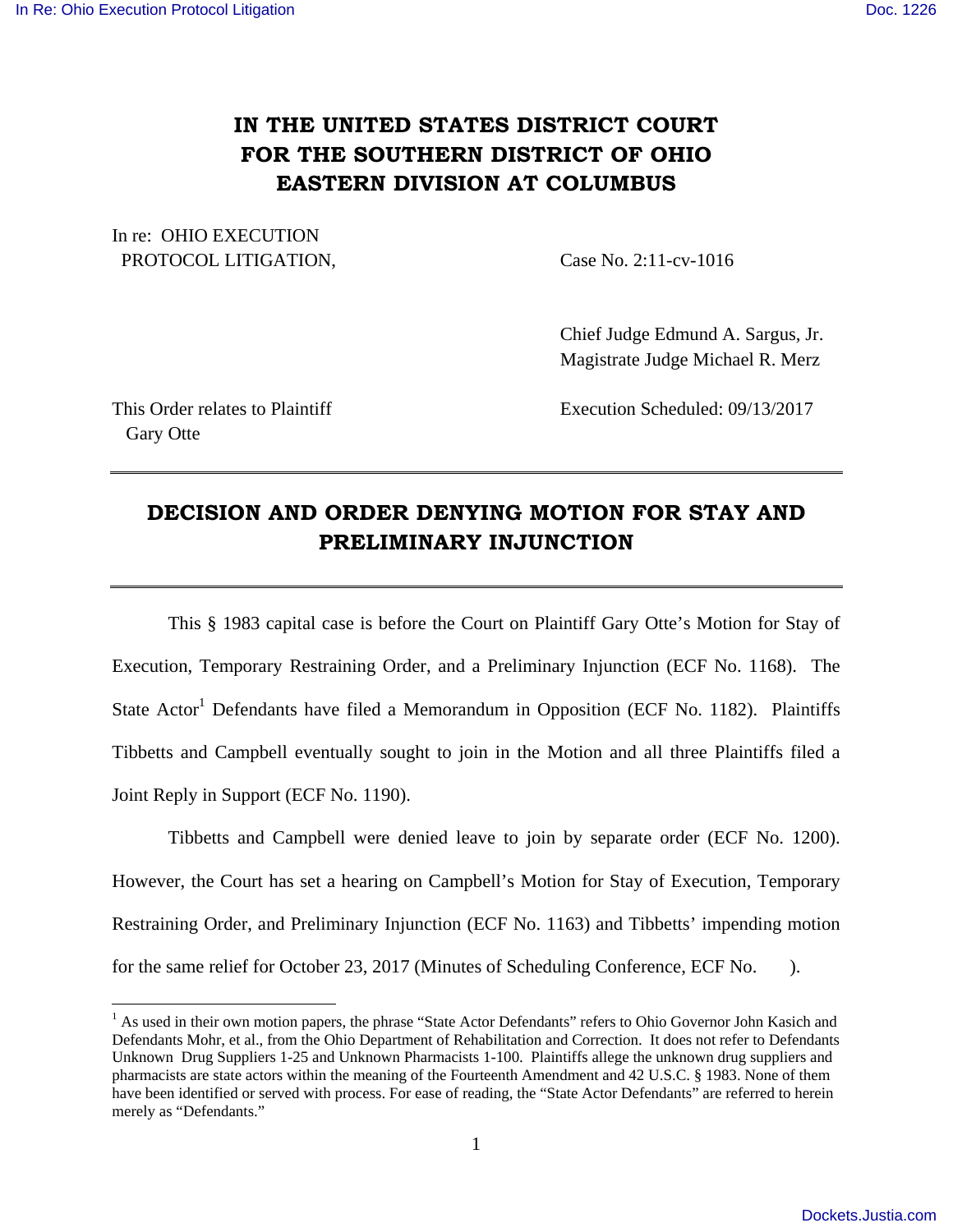The Court separately denied the temporary restraining order portion of the Motion as unnecessary in light of the time available for a preliminary injunction hearing (ECF No. 1178).

 Plaintiff Otte and the Defendants have consented to plenary magistrate judge jurisdiction under 28 U.S.C. § 636(c) and Chief Judge Sargus has referred the matter on that basis (ECF Nos. 732, 734, 938, 943).

The findings of fact and conclusions of law required by Fed. R. Civ. P. 52 for a preliminary injunction decision are embodied in this Decision. They are not binding at trial on the merits. *United States v. Edward Rose & Sons*, 384 F.3d 258, 261 (6<sup>th</sup> Cir. 2014), citing *Univ. of Texas v. Camenisch,* 451 U.S.390, 395 (1981). In preparing them, the Court has considered the Proposed Findings of Fact and Conclusions of Law filed by both parties (ECF Nos. 1213, 1217).

# **Relief Sought**

Otte asks the Court to enjoin the Defendants from

[A]cting jointly or severally to implement or otherwise facilitate any part of Defendants' Execution Protocol as to [them . . . and] to bar the same from attempting to execute him on September 13, 2017, by means of Defendants' Execution Protocol and policies which will deprive him of his rights in violation of the Eighth and Fourteenth Amendments to the United States Constitution and 42 U.S.C. § 1983.

(Motion, ECF No. 1168, PageID 44125-46.) Although Otte references carrying out "any part" of the Execution Protocol, his actual claims in the Motion are limited to the consciousness assessment provided for in § VI.H.1.c.ii. of Ohio's Execution Protocol (01-COM-11) adopted October 7, 2016 (ECF No. 711-1, PageID 21467-68). Otte claims that the consciousness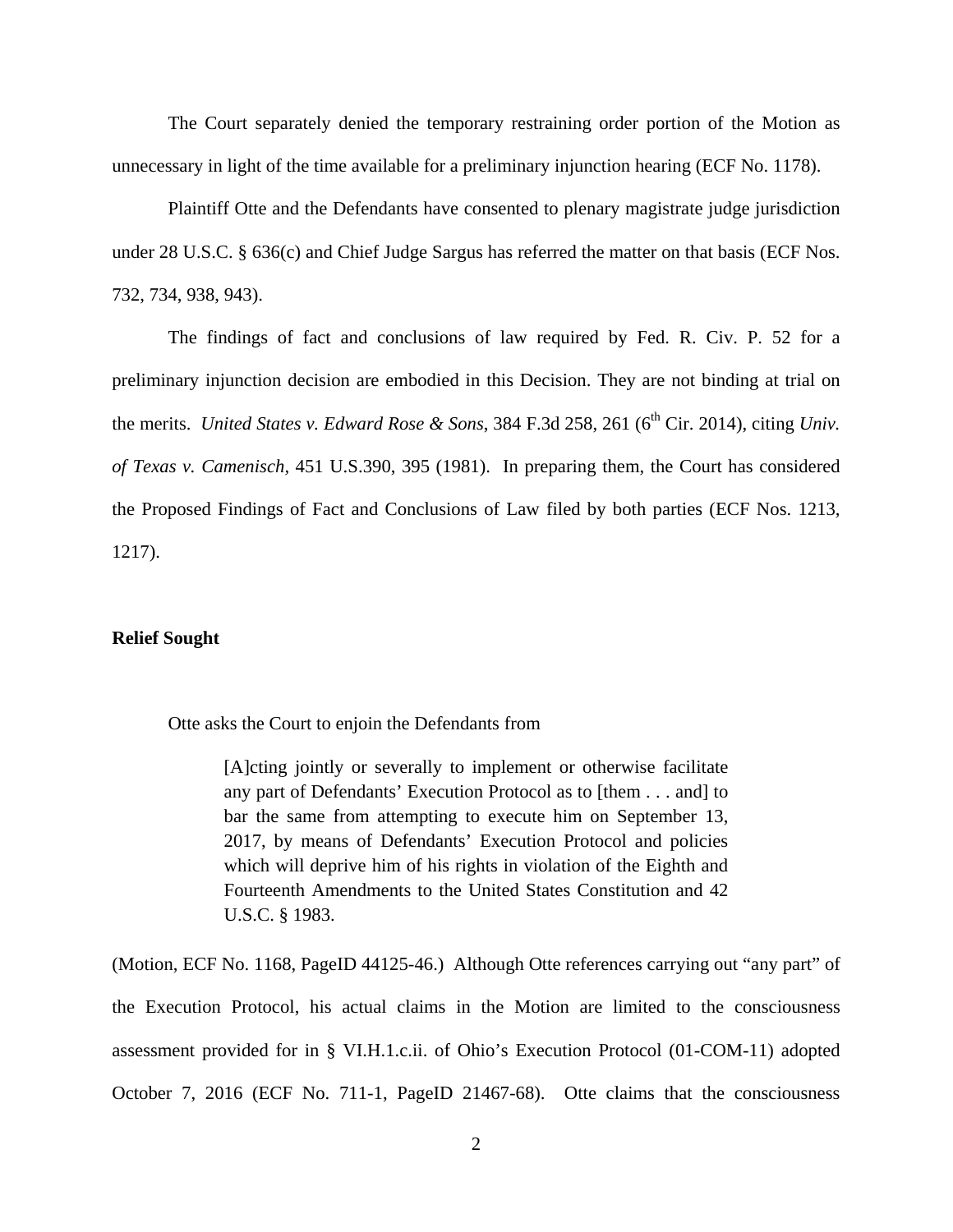assessment intended to be used in his execution, assuming it is the same or close to the same as that used in the execution of Ronald Phillips on July 26, 2017, will be "ineffective" and will therefore "create[] a sure or very likely, substantial risk of serious harm to him . . ., and ignore[s] alternatives that are known, readily available, and able to substantially reduce the risk that is inherent in the execution protocol." (Motion, ECF No. 1168, PageID 44127.) This claim, the only one litigated at the September 6, 2017, hearing, will be referred to herein as the "Ineffective Consciousness Assessment Claim."

# **Procedural History (Abbreviated)**

<u>.</u>

Ohio adopted lethal injection as its sole method of execution in November  $2001$ <sup>2</sup>. This case and its predecessor, Case No. 2:04-cv-1156, now captioned *Cooey v. Kasich*, have been pending continuously since shortly after the Supreme Court authorized using 42 U.S.C. § 1983 to challenge methods of execution in *Nelson v. Campbell*, 541 U.S. 637 (2004). Most of Ohio's death row inmates have been plaintiffs and there has been strong continuity of representation on both sides. District Judge Gregory Frost managed both cases until his retirement in May 2016. The Magistrate Judge reference in the case was transferred to the undersigned in September 2015 in anticipation of Judge Frost's retirement and parallel to the reference of most of the District's capital habeas corpus cases.<sup>3</sup>

 $2^2$  The change happened while this Court was adjudicating the John Byrd case on remand from the Sixth Circuit and was occasioned by Byrd's announcement that he would choose electrocution instead of lethal injection. The General Assembly promptly thwarted that choice.

<sup>&</sup>lt;sup>3</sup> The undersigned has been referred the habeas corpus cases of Plaintiffs Bays, Campbell, Chinn, Davis, Fears, Franklin, Gapen, Hanna, Hasan (fka Sanders), Henness, LaMar, Landrum, Lynch, Moreland, Raglin, Tibbetts, Waddy, Cedric Carter, Fitzpatrick, Hughbanks, Lawson, McGuire, Sheppard, Skatzes, Turner, Wogenstahl, Kenneth Smith, Monroe, Henderson, Bethel, Conway, Elmore, O'Neal, Issa, Palmer, Jones, Webb, and Hand.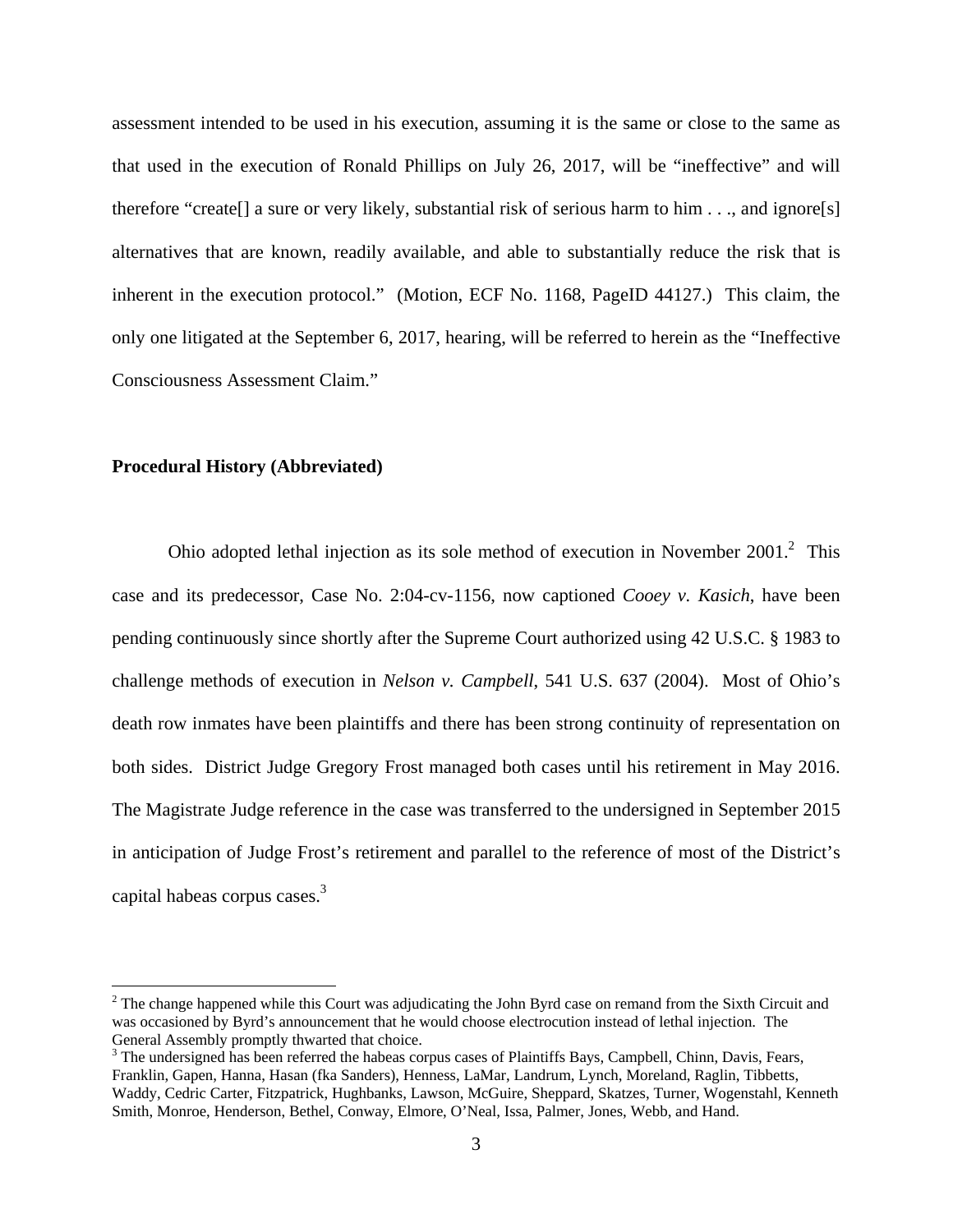After the execution of Dennis McGuire in January 2014, there was a hiatus for several years as Ohio considered alternatives to the thiopental sodium or pentobarbital that had been used prior to McGuire's execution and to the particular method used in his execution. At a status conference on October 3, 2016, however, Ohio announced that it would shortly adopt a new execution protocol and would resume executions using that protocol $<sup>4</sup>$  (Minute Entry, ECF No.</sup> 655). Judge Frost had stayed these proceedings pending appeal of his grant of a protective order to Defendants (ECF No. 629). After the status conference, the Court vacated the stay as to Plaintiffs Phillips, Tibbetts, and Otte and adopted a schedule to prepare for a preliminary injunction hearing (ECF No. 658). The new protocol was announced October 7, 2016 (ECF No. 667). The stay of proceedings was subsequently vacated as to all Plaintiffs (ECF No. \_\_\_\_\_\_\_).

 After a five-day hearing in January 2017, this Court enjoined the executions of Plaintiffs Phillips, Tibbetts, and Otte. *In re Ohio Exec. Protocol Litig*., 235 F. Supp. 3d 892, 2017 U.S. Dist. LEXIS 11019 (S.D. Ohio 2017). That decision was upheld by a panel of the Sixth Circuit, *Fears v. Morgan (In re Ohio Execution Protocol)*, 853 F.3d 822 (6<sup>th</sup> Cir. 2017), but later reversed by the *en banc* court. *Fears v. Morgan (In re Ohio Execution Protocol)*, 860 F.3d 881 (6<sup>th</sup> Cir. 2017)("*Fears v. Morgan en banc*".) Phillips was executed on July 26, 2017, and the instant Motion followed on August 22, 2017 (ECF No. 1168).

<u>.</u>

<sup>&</sup>lt;sup>4</sup> At that time Ohio had scheduled the execution of Ronald Phillips for January 12, 2017, of Raymond Tibbetts for February 15, 2017, and of Gary Otte for March 15, 2017 (See ECF No. 658, PageID 19732). The Governor subsequently reprieved those dates to July 26, 2017, for Phillips; September 13, 2017, for Otte; and October 18, 2017, for Tibbetts. On September 1, 2017, the Governor reprieved Tibbetts' execution until February 13, 2018. Defendants' counsel were unable at the September 6<sup>th</sup> hearing to provide a reason for the Tibbetts' reprieve which accompanied reprieves for many other Plaintiffs.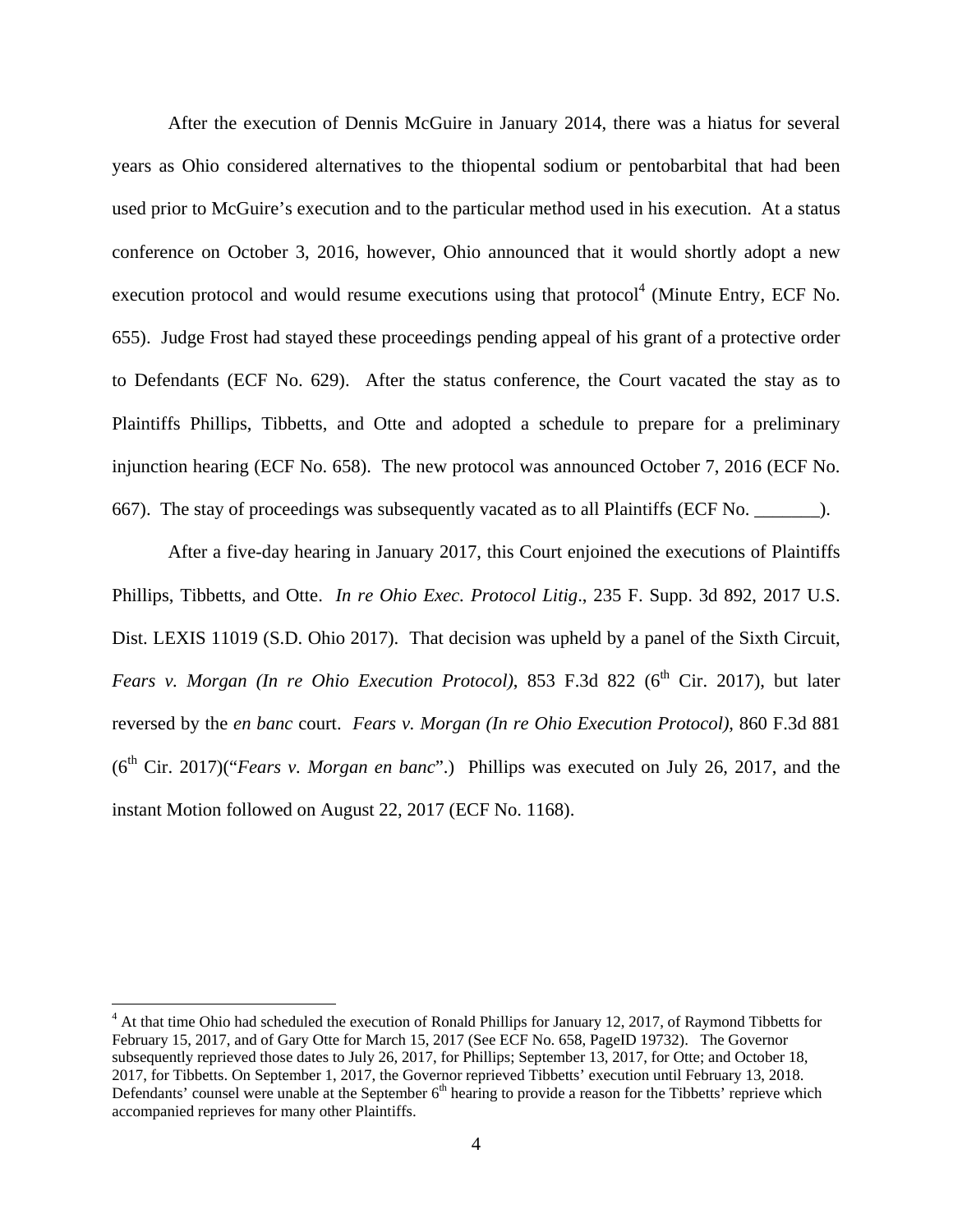### **General Standard for Preliminary Injunctive Relief in a Capital § 1983 Case**

42 U.S.C. § 1983, R.S. § 1979, was adopted as part of the Act of April 20, 1871, and

reads, as amended:

Every person who, under color of any statute, ordinance, regulation, custom, or usage, of any State or Territory or the District of Columbia, subjects, or causes to be subjected, any citizen of the United States or other person within the jurisdiction thereof to the deprivation of any rights, privileges, or immunities secured by the Constitution and laws, shall be liable to the party injured in an action at law, suit in equity, or other proper proceeding for redress, except that in any action brought against a judicial officer, injunctive relief shall not be granted unless a declaratory decree was violated or declaratory relief was unavailable. For the purposes of this section, any Act of Congress applicable exclusively to the District of Columbia shall be considered to be a statute of the District of Columbia.

The statute creates a cause of action sounding essentially in tort on behalf of any person deprived of a constitutional right by someone acting under color of state law. *City of Monterey v. Del Monte Dunes at Monterey, Ltd.*, 526 U.S. 687, 709 (1999); *Memphis Community School District v. Stachura*, 477 U.S. 299 (1986); *Carey v. Piphus*, 435 U.S. 247 (1978). "The purpose of § 1983 is to deter state actors from using the badge of their authority to deprive individuals of their federally guaranteed rights and to provide relief to victims if such deterrence fails." *Wyatt v. Cole*, 504 U.S. 158, 161 (1992). In order to be granted relief, a plaintiff must establish that the defendant deprived or intends to deprive him of a right secured by the U.S. Constitution and the laws of the United States and that the deprivation occurred under color of state law. *See West v. Atkins*, 487 U.S. 42, 48 (1988); *Parratt v. Taylor*, 451 U.S. 527, 535 (1981); *Flagg Brothers Inc. v. Brooks*, 436 U.S. 149, 155 (1978).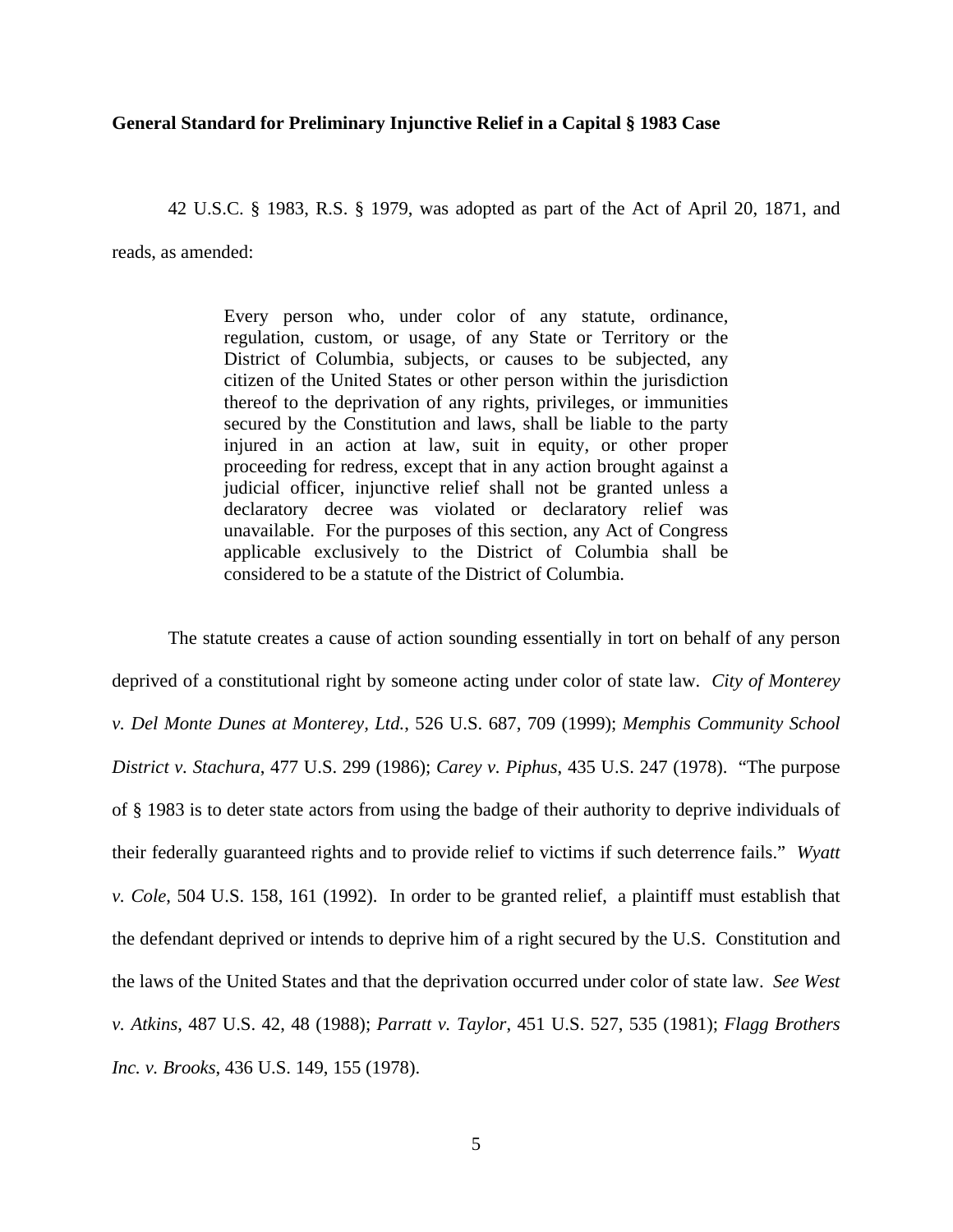Otte's Fourth Amended Complaint (ECF No. 695), the operative pleading for present purposes, alleges that, unless restrained, the Defendants, acting on behalf of the State of Ohio and indeed under the compulsion of death warrants from the Ohio Supreme Court, will deprive him of his life in violation of the United States Constitution by executing him pursuant to Ohio's extant Execution Protocol, 01-COM-11 (10/07/2016).

In determining whether preliminary injunctive relief is merited in a capital § 1983 case, a trial or appellate court must apply the following established standards:

> (1) whether [plaintiff] has demonstrated a strong likelihood of success on the merits; (2) whether he will suffer irreparable injury in the absence of equitable relief; (3) whether the stay will cause substantial harm to others; and (4) whether the public interest is best served by granting the stay. *Workman v. Bredesen*, 486 F.3d 896, 905 (6th Cir. 2007); *[N.E.]. Ohio Coal. for Homeless & Serv. Employees Int'l Union, Local 1199 v. Blackwell*, 467 F.3d 999, 1009 (6th Cir. 2006). "These factors are not prerequisites that must be met, but are interrelated considerations that must be balanced together." *Mich. Coal. of Radioactive Material Users, Inc. v. Griepentrog,* 945 F.2d 150, 153 (6th Cir. 1991).

*Cooey (Biros) v. Strickland*, 589 F.3d 210, 218 ( $6<sup>th</sup>$  Cir. 2009). These same criteria were applied by Judge Frost in a prior preliminary injunction decision in this case. *In re: Ohio Execution Protocol Litig. (Lorraine)*, 840 F. Supp. 2d 1044, 1048 (S.D. Ohio 2012). They are consistently applied by the Sixth Circuit to preliminary injunctive relief requests across subject matter areas, *Overstreet v. Lexington-Fayette Urban Co. Gov't,* 305 F.3d 566, 573 (6<sup>th</sup> Cir. 2002); *Nightclubs, Inc. v. City of Paducah, 202 F.3d 884, 888 (6<sup>th</sup> Cir. 2000); <i>Washington v. Reno, 35 F.3d 1093,* 1099 (6th Cir. 1994); *NAACP v. City of Mansfield*, 866 F.2d 162, 166 (6th Cir. 1989); *Frisch's Restaurant, Inc. v. Shoney's, Inc., 759 F.2d 1261, 1263 (6<sup>th</sup> Cir. 1985); <i>In re DeLorean Motor Co.*, 755 F.2d 1223, 1228 (6<sup>th</sup> Cir. 1985).

Supreme Court case law is consistent: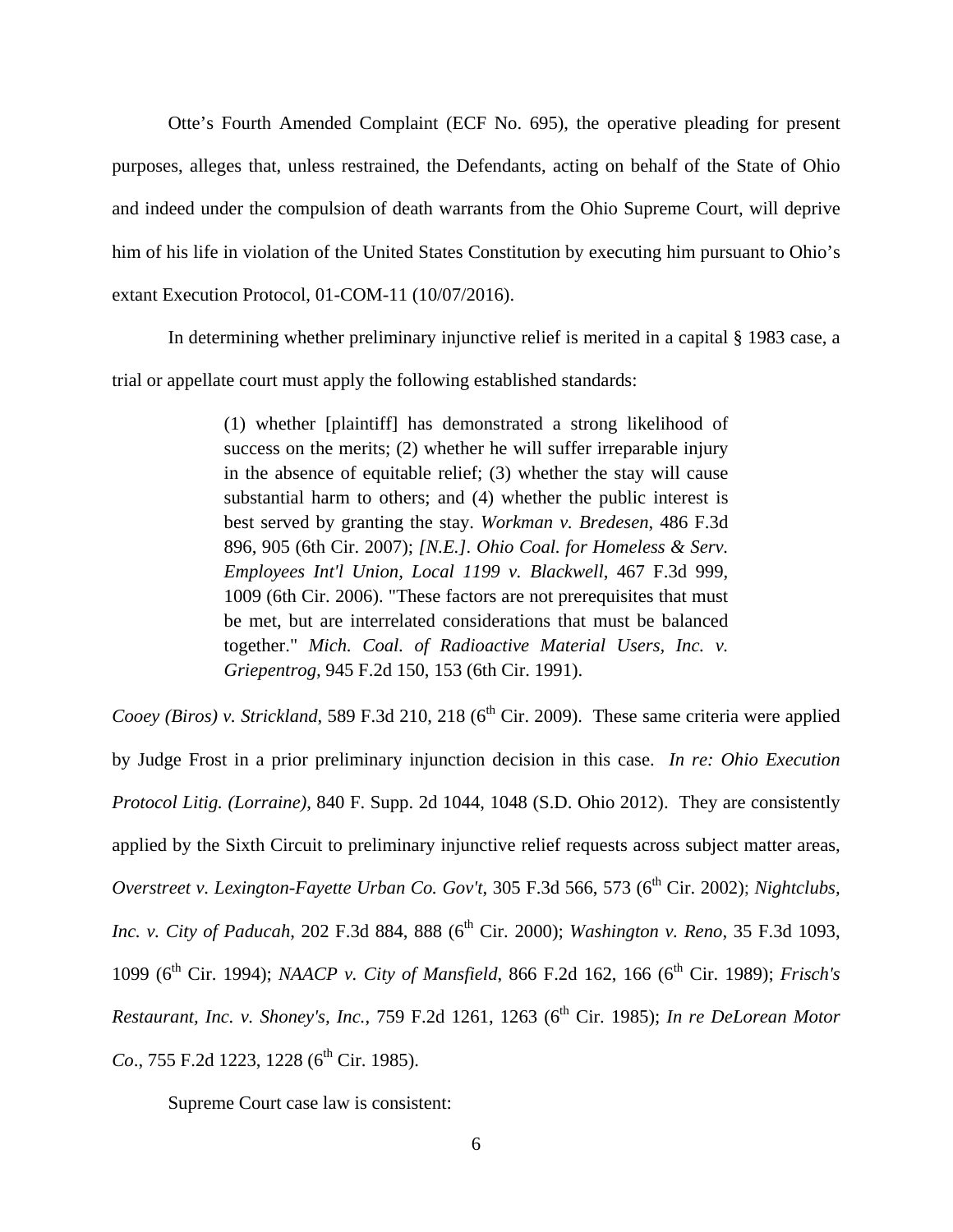A plaintiff seeking a preliminary injunction must establish that he is likely to succeed on the merits, that he is likely to suffer irreparable harm in the absence of preliminary relief, that the balance of the equities tips in his favor, and that an injunction is in the public interest.

*Winter v. Natural Res. Def. Council, Inc.*, 555 U.S. 7, 20 (2008), *citing Munaf v. Geren*, 553 U.S. 674, 689-90 (2008); *Amoco Prod. Co. v. Gambell*, 480 U.S. 531, 542 (1987); *Weinberger v. Romero-Barcelo*, 456 U.S. 305, 311–12 (1982).

The four prongs of this standard are considered *seriatim* below.

### **Eighth Amendment Claim: Likelihood of Success on the Merits**

The Motion says it is seeking preliminary injunctive relief on the First and Twelfth

Causes of Action in Otte's Fourth Amended Complaint (Motion, ECF No. 1168, PageID 44125,

citing Fourth Amended Complaint ["4AC,"] ECF No. 695). As to the First Claim, the 4AC reads

The First Cause of Action was previously withdrawn from the Third Amended Omnibus Complaint, to be, as applicable, realleged in parts or in whole in the various Plaintiffs' Amended Individual Supplemental Complaints. Claims alleging violations of the Eighth Amendment as incorporated against the states by the Fourteenth Amendment are now included below in this Fourth Amended Complaint for Plaintiff.

(ECF No. 695, PageID 20958, ¶ 998.) That paragraph does not state a claim for relief under 42

U.S.C. § 1983 because the First Cause of Action has been withdrawn.<sup>5</sup>

<sup>&</sup>lt;sup>5</sup> At the hearing Plaintiffs' counsel stated "withdrawn" does not mean abandoned, but rather that this claim was repleaded in the 4AC. To avoid confusion, the Court has urged capital counsel to keep numbering the same as they replead claims. The Court accepts counsel's explanation, but the fact remains that the First Cause of Action as pleaded in the 4AC does not state a claim.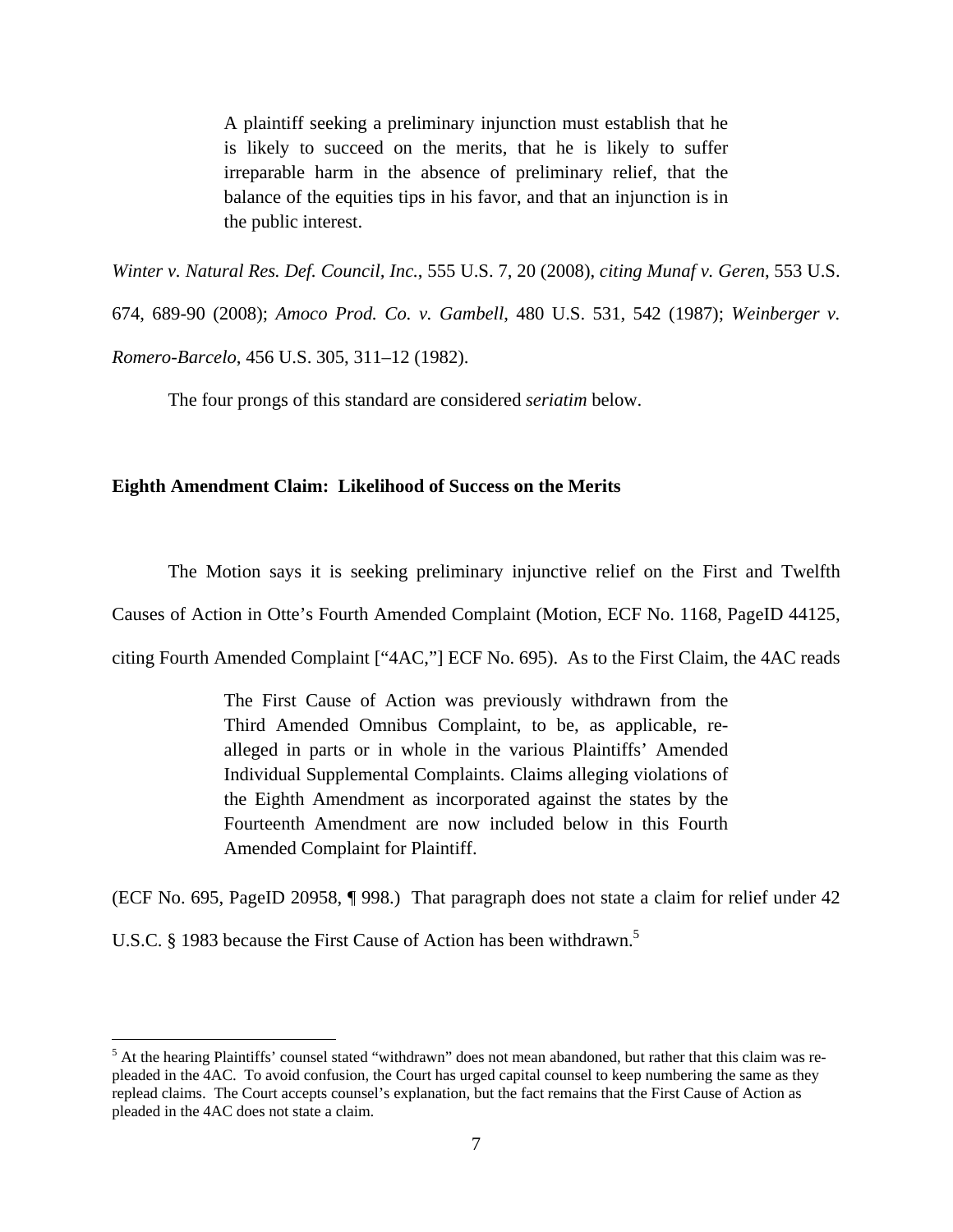The Twelfth Cause of Action purports to be brought under the Eighth Amendment and asserts that the Defendants will be deliberately indifferent to or will recklessly deny Otte necessary resuscitative health care after Defendants have declared the execution completed but when he is in fact not "clinically or statutorily dead." *Id*. at PageID 21020. Plaintiff's Ineffective Consciousness Assessment Claim does not fit within the Twelfth Cause of Action because the Protocol calls for the consciousness check to be administered after the first drug, midazolam<sup>6</sup>, but before the paralytic and the potassium chloride and therefore before the execution is expected to be completed. In contrast, the Twelfth Cause of Action claims a denial Eighth Amendment rights if resuscitative care is not provided should Otte still be alive after receiving all three drugs.

To the casual reader, this distinction may seem overly technical, but it is the Plaintiffs in this case who have subdivided their claims in a process that resembles mitosis. Otte's Fourth Amended Complaint is 431 pages long and contains forty-nine separate causes of action, $\frac{7}{1}$  many with sub-claims. The Eighth Amendment is pleaded as the basis for relief in the First, Third, Twelfth, Thirteenth, Twentieth through Twenty-Ninth, Thirty-Third, Thirty-Fifth through Forty-Second, and Forty-Fifth Causes of Action. Why Otte's Motion adverts only to the First (withdrawn) and Twelfth Causes of Action remains completely opaque to the Court.

Asked at the hearing what Causes of Action were relied upon, counsel answered that the Twentieth and Twenty-Second Causes of Action covered the Ineffective Consciousness Checks claim (Transcript, ECF No. 1225, 45088). While both of those Causes of Action are pleaded

<u>.</u>

<sup>&</sup>lt;sup>6</sup> Midazolam is the generis name for a drug which is branded by the manufacturer as Versed (Transcript, ECF No. 1225, PageID 45112).

<sup>&</sup>lt;sup>7</sup> Plaintiffs in this case continue to label their claims as "causes of action," a term replaced with "claim for relief" when the Federal Rules of Civil Procedure were adopted in 1938.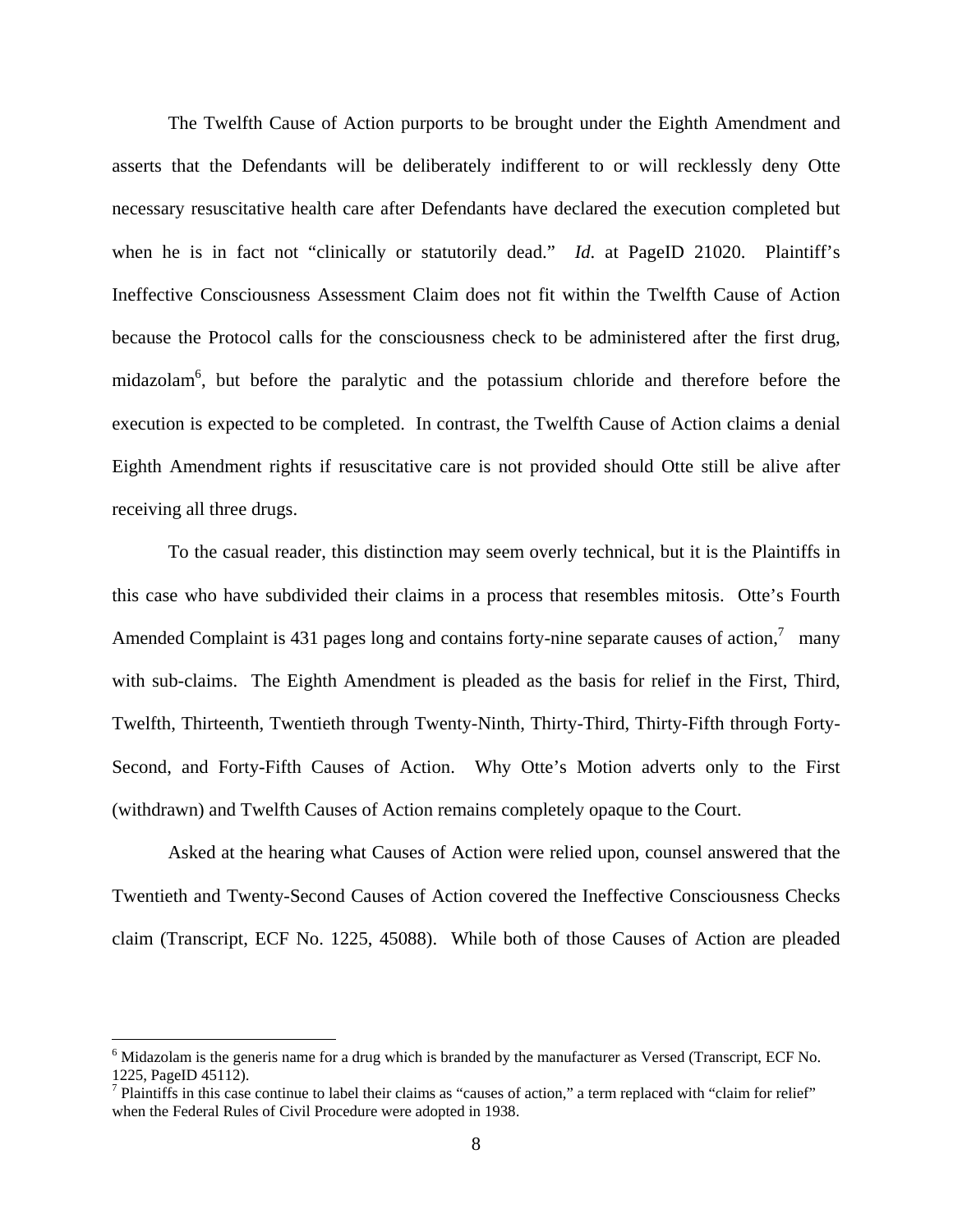under the Eighth Amendment, neither mentions consciousness checks (See ECF No. 695,

PageID 21061-64, 21067-70).

However, at ¶ 304 of the 4AC, Otte alleges:

The specifics of the "consciousness check" mentioned in the Execution Protocol are undefined. But in any event, the consciousness check is insufficient to determine whether the condemned inmate has been, in fact, rendered unaware and unable to feel and experience pain. Responsive action by the inmate would indicate awareness, but advances in brain science establish that lack of responsive action is not evidence of lack of awareness, nor would lack of responsive action demonstrate the level of sedation is beyond that which is able to be overcome by noxious stimuli such as pain caused by the bodily effects of midazolam, or the feelings of suffocation and burning caused by the paralytic drug, or the intense burning sensations and painful heart attack caused by injection of a lethal dose of potassium chloride.

(ECF No. 695, PageID 20820) That paragraph is part of the 997 paragraphs, 198 pages of introductory matter in the 4AC which is then incorporated by reference in many of the Causes of Action thereafter (See, e.g., ¶¶ 999, 1025, 1189, etc.)

 Regardless of whether the Ineffective Consciousness Assessment Claim fits within the First, Twelfth, Twentieth or Twenty-Second Cause of Action, on its face as stated in the Motion, it does purport to state a claim under the Eighth Amendment. The claim is that unless the initial injections of midazolam<sup>8</sup> render Otte unconscious or sufficiently insensate to pain, he will experience unconstitutionally severe pain from subsequent administration of the paralytic drug and the potassium chloride.

The Eighth Amendment applies to the States through the Due Process Clause of the Fourteenth Amendment. *Robinson v. California*, 370 U.S. 660 (1962). The Supreme Court has approved using 42 U.S.C. § 1983 to challenge methods of execution as violating the

<u>.</u>

<sup>&</sup>lt;sup>8</sup> The Protocol calls for two injections of 250 mg. each.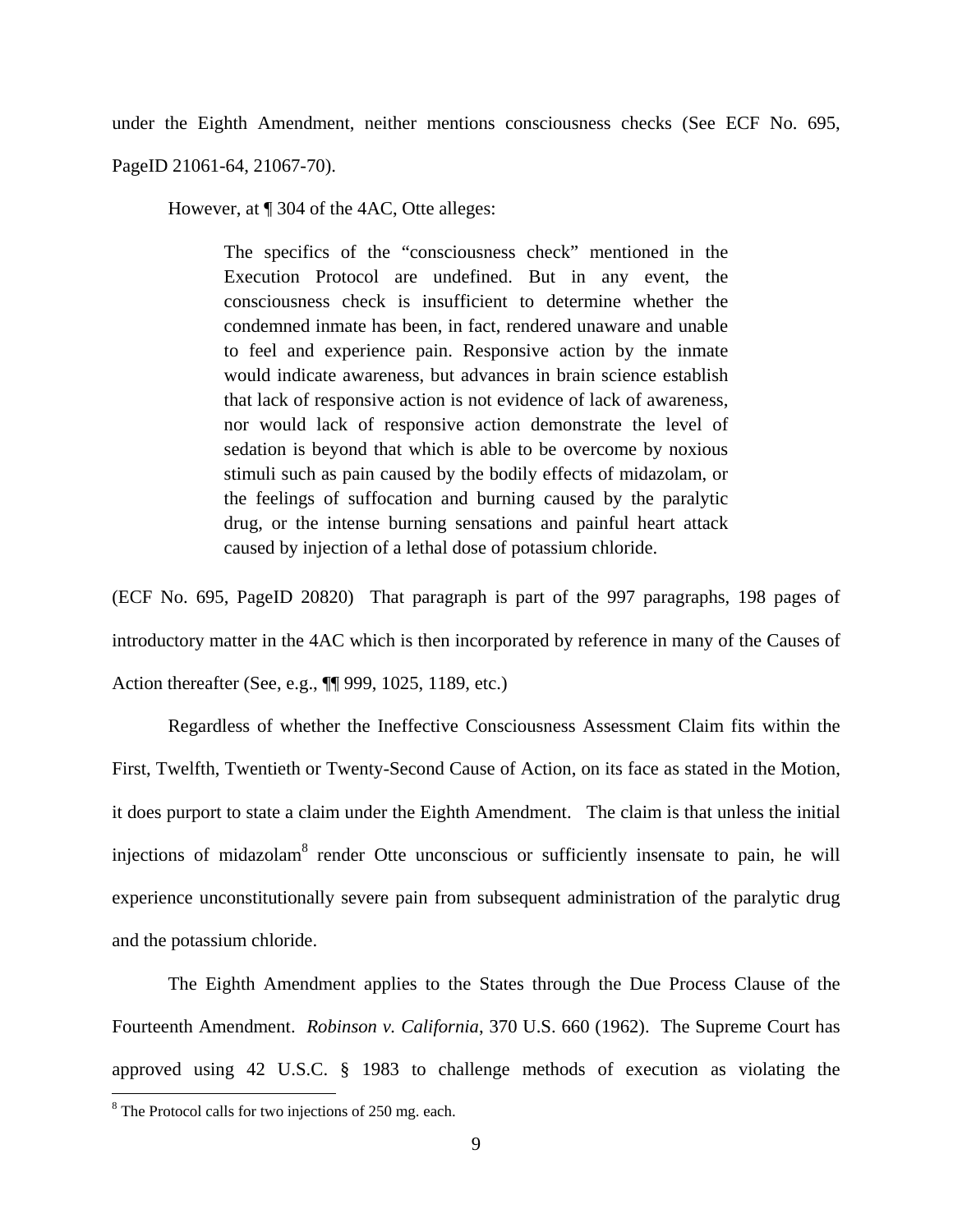Constitution, including the Eighth Amendment. *Nelson, supra*; *Glossip v. Gross,* 135 S. Ct. 2726 (2015).

There has been dispute over exactly how to frame the governing Eighth Amendment standard. The *en banc* Sixth Circuit criticized this Court's formulation in its January 2017 preliminary injunction decision, writing

> [T]o challenge successfully a State's chosen method of execution, the plaintiffs must "establish that the method presents a risk that is *sure or very likely* to cause" serious pain and "needless suffering[.]" *Glossip*, 135 S.Ct. at 2737 (emphasis in original) (internal quotations [sic] marks omitted); *see also Baze*, 553 U.S. at 50 (same); *Cooey v. Strickland* (*Cooey II*), 604 F.3d 939, 944 (6th Cir. 2010) (same); *Cooey v. Strickland* (*Cooey I*), 589 F.3d 210, 220 (6th Cir. 2009) (same). Instead, the district court addressed only whether Ohio's procedure presents a "substantial risk of serious harm," *Baze*, 553 U.S. at 50 (internal quotation marks omitted). That standard is correct so far as it goes; but it elides the more rigorous showing—that the method of execution is *sure or very likely* to cause serious pain—that the Supreme Court and our court have repeatedly said is necessary to satisfy the "substantial risk" standard in the particular context present here.

*Fears v. Morgan en banc*, 860 F.3d at.886. Otte now concedes the standard is properly framed as whether execution by a particular protocol is "sure or very likely to cause severe pain." (Joint Reply, ECF No. 1190, PageID 44467, n. 1, citing *Fears v. Morgan en banc.*)

At the prior preliminary injunction hearing, this Court found as a matter of fact that administration of the second and third drugs in the current protocol – a paralytic and the potassium chloride – would cause severe pain to a person who is fully conscious and the *en banc* Sixth Circuit adopted that finding. *Fears v. Morgan en banc*, 860 F.3d at.886.

In the prior preliminary injunction hearing, Plaintiffs elicited extensive expert testimony about the meaning of "consciousness" in the context of surgical anesthesia, the efficacy of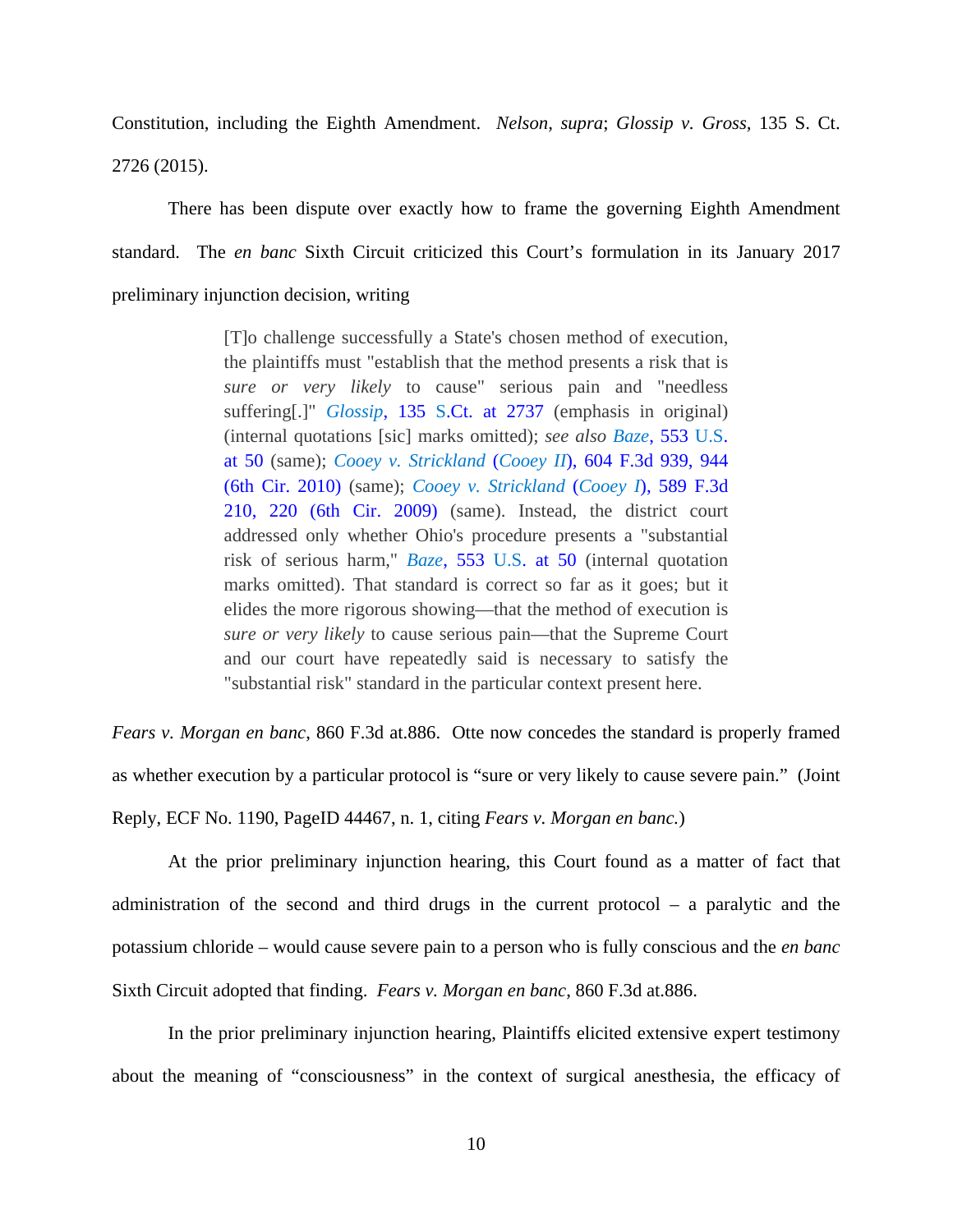various drugs and classes of drugs in inducing and maintaining anesthesia or sedation, and the utility of various methods of assessing levels of consciousness. This testimony is summarized extensively in the Court's decision, *In re: Ohio Execution Protocol Litig. (Phillips, Tibbetts & Otte)*, 235 F.Supp. 3d 892, 2017 U.S. Dist. LEXIS 11019, \*58-179 (S.D. Ohio Jan. 26, 2017). Lay witnesses also testified to the employment of various consciousness checks in the McGuire execution and in executions in other States.

In their Proposed Findings of Fact for the prior hearing, Plaintiffs claimed the consciousness checks in the current Protocol were inadequate and that they constituted a deviation from the Protocol. The deviation was alleged to violate Plaintiffs' rights under the Equal Protection Clause (ECF No. 895-1, PageID 30107-08, ¶¶ 33-34). At the September 6 hearing, the Court confirmed that interpretation of the prior proceeding, to wit, that the consciousness check claim was made there only under the Equal Protection Clause and that Otte was relying now solely on the Eighth Amendment. The Court rejected the Equal Protection claim, writing:

> The last Equal Protection claim fares no better. It is that the consciousness checks intended to be used for the Phillips' execution will not perform their intended task of reliably determining whether the inmate to be executed is "unaware and insensate to pain." For this Court to attempt to prescribe what consciousness checks must be performed and what results must be obtained from them would have us back in the micro-management arena.

*Id.* at \*192. Plaintiffs did not appeal that conclusion. Had the prior conclusion been made in a final judgment, Otte would be barred by *res judicata* from relitigating the same facts under a different legal theory.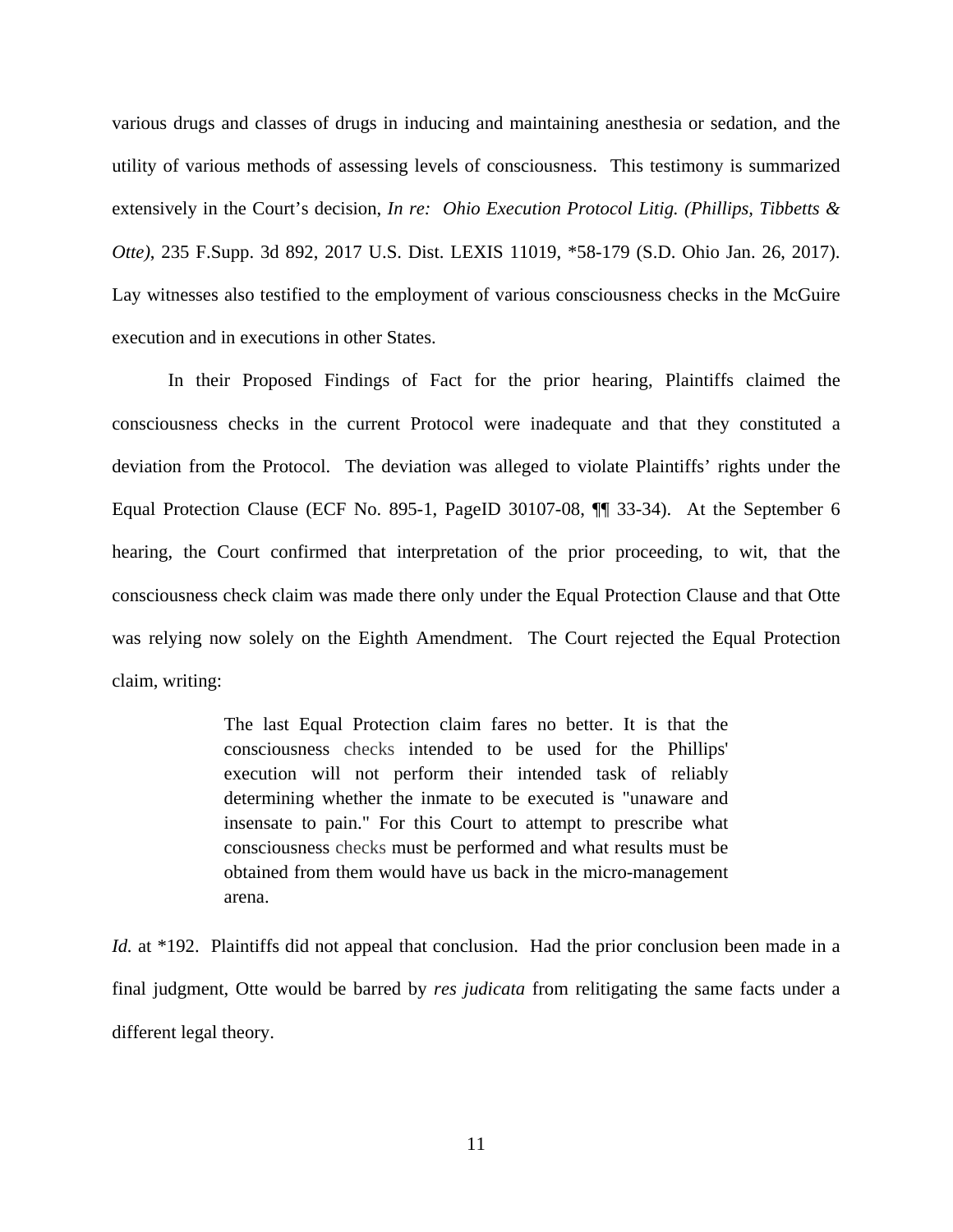Prior to the September 6 hearing, Otte designated prior deposition and hearing testimony

in the case to be considered on the instant Motion as follows:

Deposition of Execution Team Member 10 (ECF No. 1073-3)

Transcript of Testimony from prior preliminary injunction hearing (ECF No. 922)

Deposition of Execution Team Member 17 (ECF No. 1073-1)

Deposition of Execution Team Member 21 (ECF No. 1073-2)

Transcript of Testimony from prior preliminary injunction hearing (ECF No. 923)

Prior deposition testimony of Execution Team Member 21 (ECF No. 1205-1)

Deposition of ODRC Director Gary Mohr (ECF No. 868-1)

Transcript of Testimony of Director Mohr from prior preliminary injunction hearing (ECF No. 941)

Transcript of Testimony of Dr. Sergio Bergese from prior preliminary injunction hearing (ECF No. 923 & 940)

Expert Report of Dr. Bergese (ECF No. 844-1)

Transcript of Testimony of Dr. Sergio Bergese from prior preliminary injunction hearing (ECF No. 923 & 940)

Transcript of Testimony of Dr. Joseph Antognini from prior preliminary injunction hearing (ECF No. 924)

(Plaintiff Gary Otte's Notice of Designation of Prior Hearing and Deposition Testimony, ECF No. 1207, and Notice of Supplemental Designation of Sealed Deposition Testimony, ECF No. 1206.)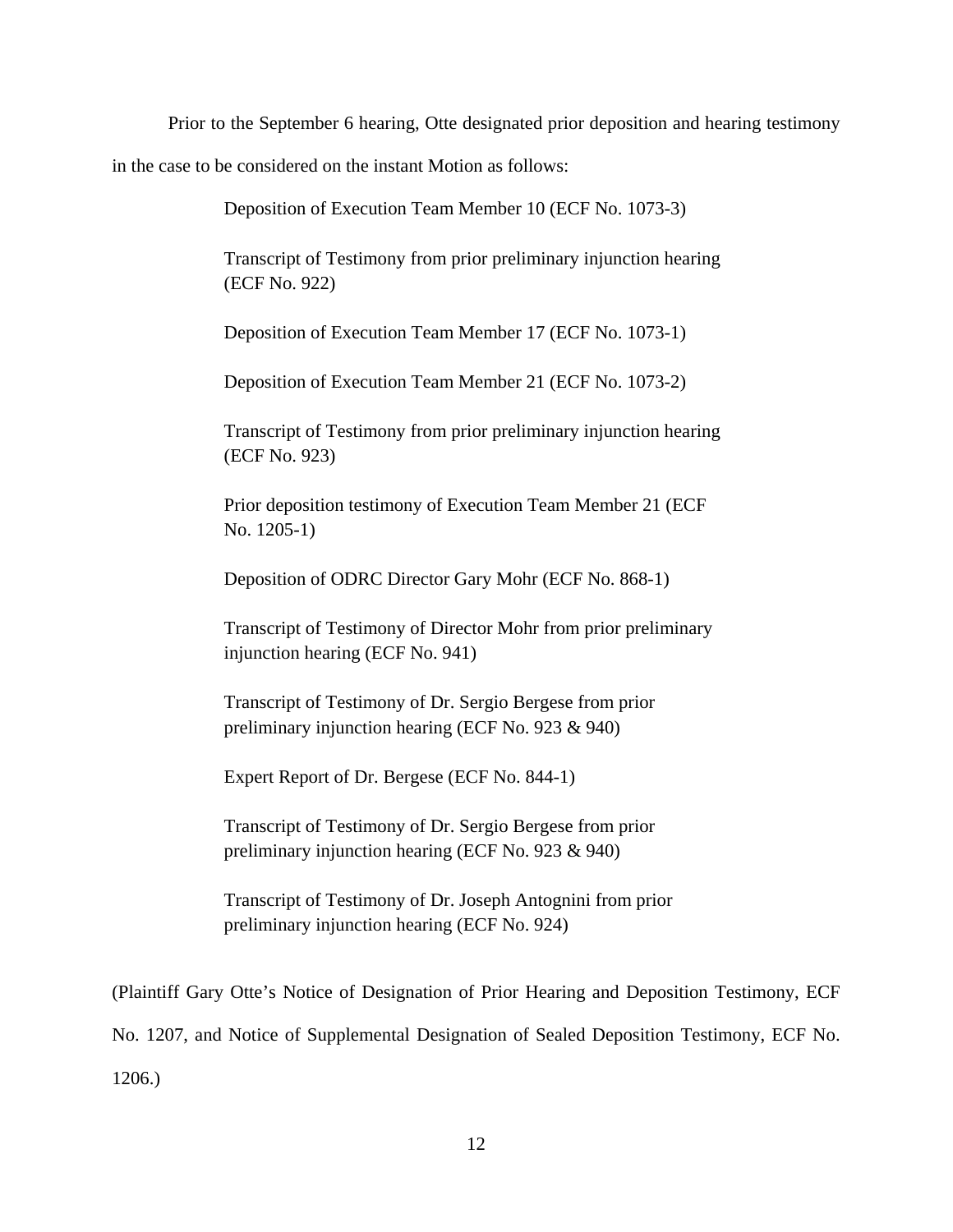The Defendants designated prior testimony to be considered as follows:

Execution Team Member 21 – deposition testimony (ECF No. 1073-2) and testimony from the January 2017 preliminary injunction hearing (ECF No. 923).

Execution Team Member 17 – deposition testimony (ECF No. 1073-1).

ODRC Director Gary Mohr - January 2017 preliminary injunction hearing (ECF No. 941).

Dr. Joseph Antognini - January 2017<sup>9</sup> preliminary injunction hearing (ECF No. 924).

Dr. Sergio Bergeses - January  $2017<sup>10</sup>$  preliminary injunction hearing (ECF No. 924).

Dr. Mark Dershwitz – Testimony on 2009 evidentiary hearing in Case No. 2:04-cv-1156, ECF No. 481.

(Defendants' . . . Designation of Prior Testimony, ECF No. 1214, PageID 44824-25).

In response to Defendants' designations, Otte filed a Supplemental Designation as

follows:

 $\overline{a}$ 

Testimony of Mark Dershwitz, M.D., on March 27, 2009, in *Cooey (Biros) v. Strickland,* Case No.: 2:04-cv-01156, ECF No. 481, PageID 10386.

Testimony of Sergio Bergese, M.D., at the January 2017 preliminary injunction hearing (ECF No. 923, PageID 31598-603)

(ECF No. 1221, PageID 45031-32.)

At the hearing, Otte presented live testimony from Laura Depas (Transcript, ECF No.

1225, PageID 45093, et seq.). She testified she has been a registered nurse anesthetist for

<sup>&</sup>lt;sup>9</sup> Mistyped as "2016" in designation (ECF No. 1214, PageID 44825.

<sup>&</sup>lt;sup>10</sup> Mistyped as "2016" in designation (ECF No. 1214, PageID 44825.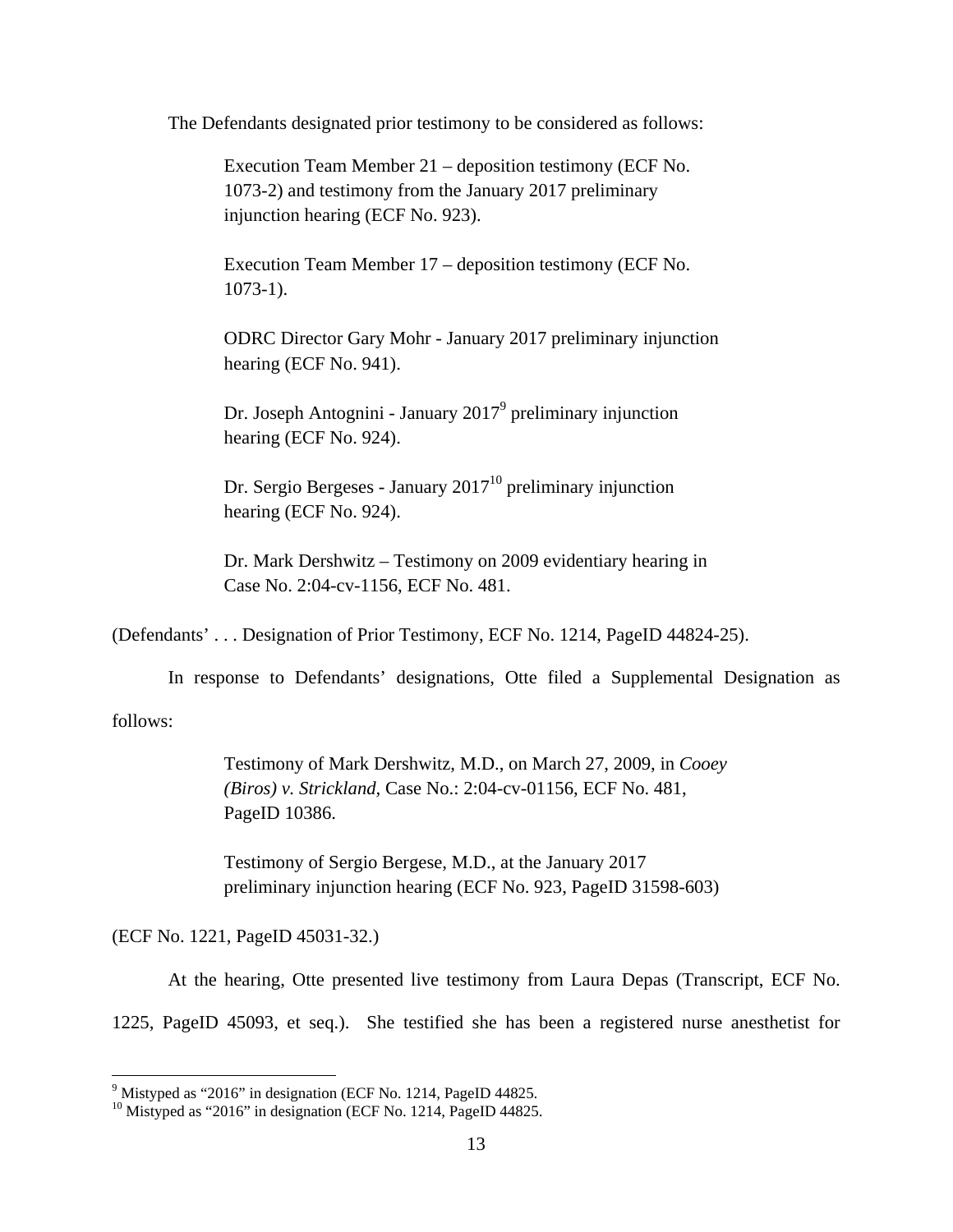twenty-eight years. She has a bachelor of science degree in nursing and a master of science degree in allied health education, both from The Ohio State University, as well as certification and current licensure as a nurse anesthetist. She was retained by the Federal Public Defender for the Northern District of Ohio to consult in this case. As part of her assignment, she was an eyewitness to the execution of Ronald Phillips on July 26, 2017, as a result of permission from Mr. Phillips to fill one of the witness positions allotted to the inmate being executed. In her Declaration she testified that

> Early on in the execution I noticed a team member enter the chamber and spoke [sic] into Mr. Phillips left ear. This person then lifted his [Phillips'] left eyelid and peered into his eye for about 2 seconds. Then, lastly, this person quickly pinched Mr. Phillips' left hand. I saw no response from Mr. Phillips.

(Declaration, ECF No. 1168-1, PageID 44138.) At the hearing she consistently referred to the person in the death chamber with Phillips as "Person A." During Defendants' case, Execution Team Member No. 21 testified and identified himself as the person who performed the tasks that Nurse Depas observed Person A do.<sup>11</sup>

Ms. Depas declared that her function as a nurse anesthetist is

[T]o assist physicians during therapeutic and surgical procedures. I am responsible for patient comfort and safety during these procedures. Historically, one of the most controversial entities [sic] of my job is to ensure that patients are comfortable during their procedure. Over the 28 years of my practice I have seen many drugs come and go. Many drugs remain in controversy as to their reliability in this process.

*Id.* 

 $\overline{a}$ 

 $11$  Ms. Depas was not asked to identify Team member 21 because the Court has consistently preserved the anonymity of the execution team members. Team Member No. 21 testified from behind a screen which prevented persons in the Courtroom (except the judge, examining counsel, and court personnel) from seeing him.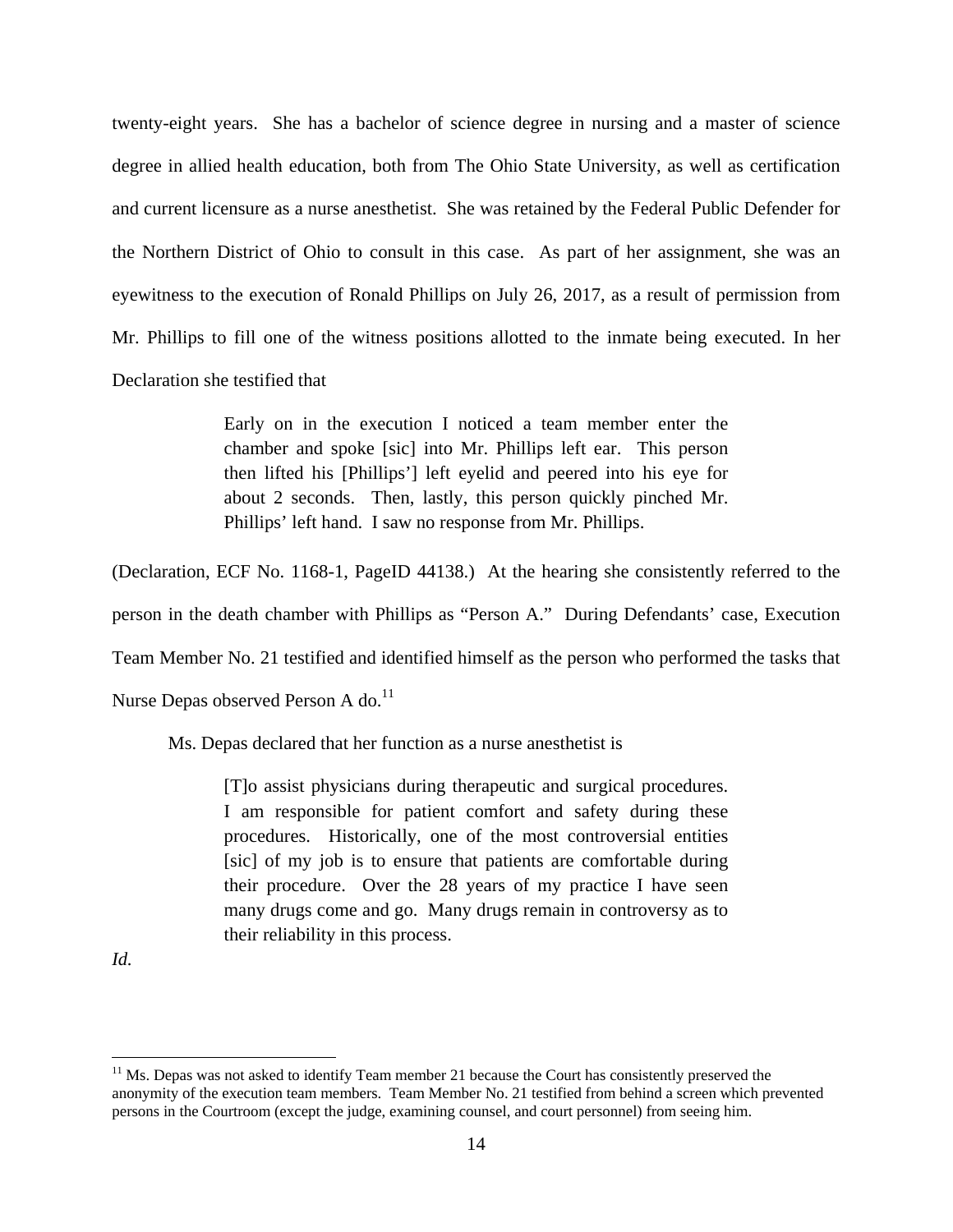She declared that "[i]n the medical world, we have many monitors that are required to help us ensure patient safety and help us recognize if a patient is uncomfortable or aware. *Id.*  Her live testimony was consistent with her Declaration in this regard, but very limited. She did not describe the monitors in question by name or function. In her Declaration she had said that "[t]he only way to ensure that a person is unconscious is by using many monitors as we do in a clinical setting. These monitors would include Sa02, BP, EtC02, EKG [,] and BIS at a minimum."<sup>12</sup> She was not asked in detail what those machines measure or if there are additional machines that she thinks are needed, although she did testify briefly that when a person is conscious but appears to be unresponsive, there are physiologic changes that occur, e.g., in blood pressure and heart rate (Transcript, ECF No. 1225, PageID 45122). She did not testify as to whether these machines are available to be purchased for use in executions. In *Glossip,* the Supreme Court noted that Oklahoma was doing some sort of unidentified monitoring during executions, and noted that following its problematic Lockett execution, the State had revised its execution protocol to permit the use of an electrocardiograph to assist in monitoring an inmate's consciousness. 135 S.Ct. 2726, 2742, 2735. Of course the availability of manufactured products for use in executions at one point in time does not logically imply that they will be available later. Many drug manufacturers, as Judge Kethledge and Justice Alito have noted in *Fears* and *Glossip* respectively, have attempted to stop the use of their products in executions. Ms. Depas also did not testify what qualifications a person would need to operate or interpret the output of these machines. It is widely known that the American Medical Association and many other medicine-related professional associations have forbidden their members to participate in

 $\overline{a}$ 

 $12$  During her live testimony, Ms,. Depas also mentioned the surgical use of mass spectrometers (Transcript, ECF) No. 1225, PageID 45121). The Court is familiar with the use of mass spectrophotometry in quantitative analysis of blood alcohol in cases involving driving while under the influence of alcohol. Ms. Depas merely mentioned the mass spectrometer, over Defendants' objection, and did not testify further about its used.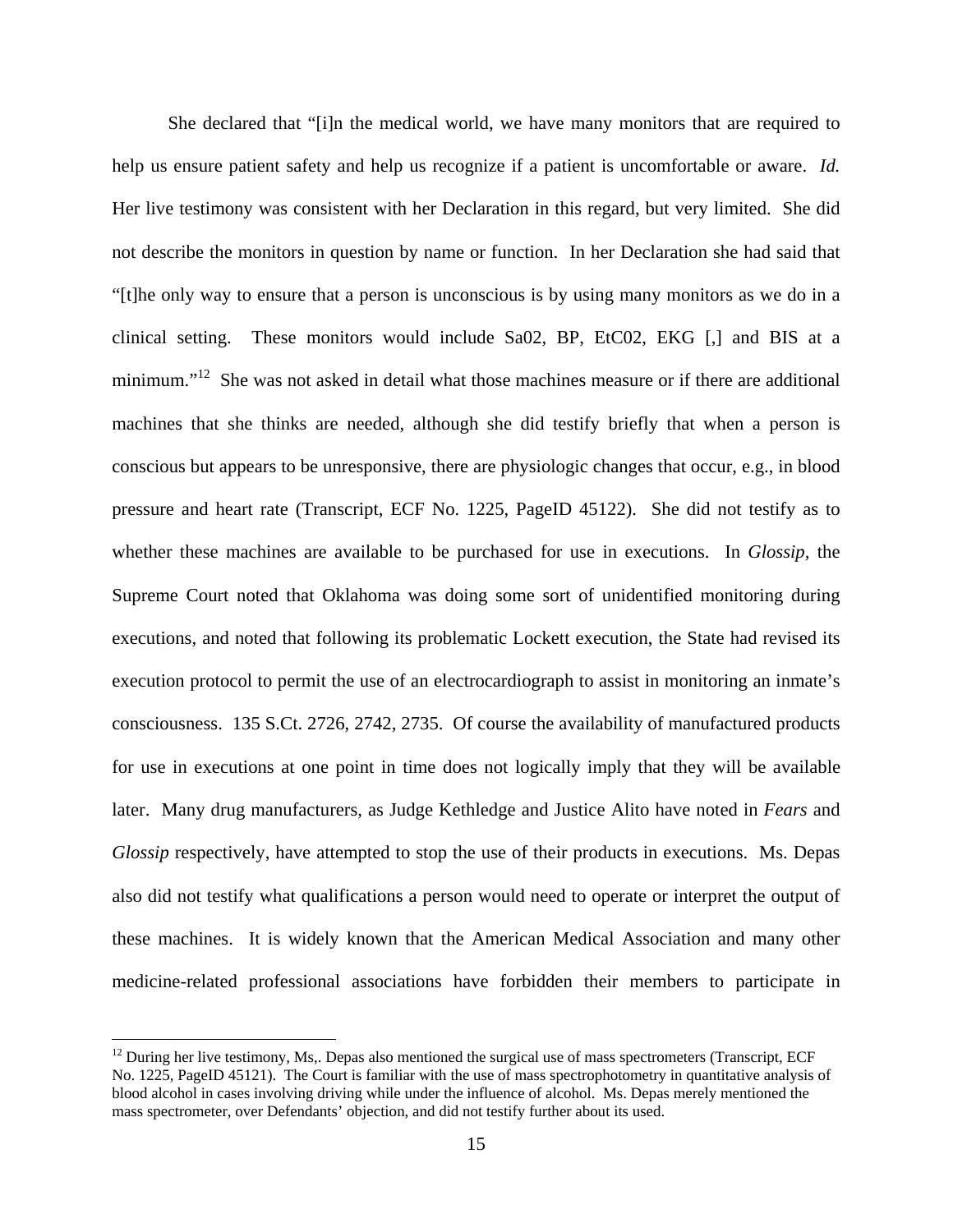executions. She also did not relate any one of these monitors to the measurement of pain or susceptibility to the experience of pain. For example, she did not testify as to whether an increase in blood pressure means that pain is being experienced or is about to be experienced. Whether she could have testified to these relevant matters is not known because she was not asked the questions.

 The plaintiffs in *Baze v. Rees*, 553 U.S. 35 (2008), argued that monitoring devices such as a Bispectral Index (BIS) monitor, blood pressure cuff, or EKG should be used during executions to aid the execution team in achieving an anesthetic depth with the first drug in a three-drugprotocol sufficient to render the inmate unconscious and insensate to the pain from administration of the second and third drugs. In a plurality opinion, Chief Justice Roberts emphasized that proper administration of the first drug, which in that case was sodium thiopental, obviates any concern that the inmate would not be sufficiently sedated, basing his observation on the unanimous agreement of all the experts who testified at the *Baze* hearing. *Id*. at 59. In addition, Chief Justice Roberts noted that the State's expert testified that a blood pressure cuff would be useless in assessing the inmate's level of consciousness since sodium thiopental depresses circulation. *Id.* As for the BIS monitor, as of 2008 when *Base* was decided, "the medical community ha[d] yet to endorse the use of a BIS monitor, which measures brain function, as an indication of anesthetic awareness." *Id*., citing American Society of Anesthesiologists, Practice Advisory for Intraoperative Awareness and Brain Function Monitoring, 104 Anesthesiology 847, 855 (Apr. 2006), and *Brown v. Beck*, 445 F.3d 752, 754- 755 ( $4<sup>th</sup>$  Cir. 2006) \*Michael, J., dissenting). No evidence was presented at the hearing in this Court indicating that the medical community had since made such an endorsement, although Dr. Bergese in January expressed his opinion that it should be used. Chief Justice Roberts concluded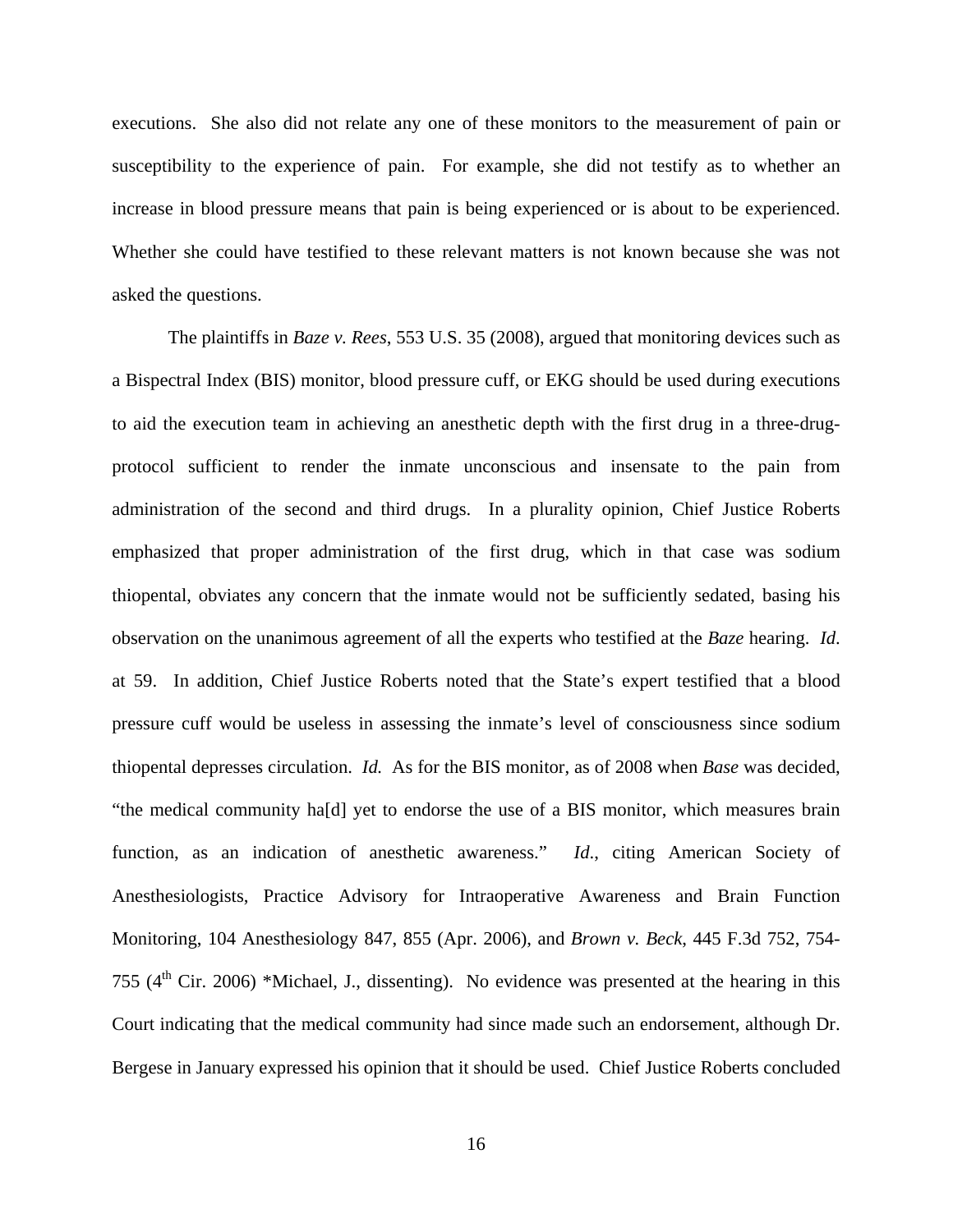that "Petitioners have not shown that these supplementary procedures, drawn from a [clinical] . . . context, are necessary to avoid a substantial risk of suffering. *Id*. at 60.

Instead, Ms. Depas was asked her opinion on whether Ronald Phillips experienced pain during his execution. She admitted that the consciousness checks used by Team Member 21 were appropriate for checking responsiveness and that Phillips was unresponsive to any of the three checks that were done. But she opined consciousness and responsiveness and awareness are not equivalent (Transcript, ECF No. 1225, PageID 45128). Based on her experience and "current literature" (which she was not asked to identify), Ms. Depas gave the opinion that there was an 80% probability that Phillips was aware during injection of the second and third drugs in the Protocol.

Defendants moved to exclude this opinion because they had been given no notice that Ms. Depas would give such an opinion (Transcript, ECF No. 1225, PageID 45073).. Nothing like this appears in her Declaration. Ordered to provide a precis of expected testimony Plaintiffs wrote:

> Ms. Depas will testify about the consciousness/reflex checks performed during the execution of Ronald Phillips, whether those checks are sufficient to ensure the condemned inmate is unconscious, unaware and insensate before injection of the second and third execution drugs, and the technological monitoring devices used to assess one's level of consciousness, awareness and sensation.

(ECF No. 1195, PageID 44520.) The precis is broader than the Declaration, but gave the Defendants no notice Ms. Depas would be asked to opine on the ultimate question, whether it is sure or likely that Phillips experienced severe pain and Otte would because it was intended to use the same consciousness checks in his execution. In taking the testimony subject to objection, the Court advised Defendants that, under other circumstances, it would have granted them a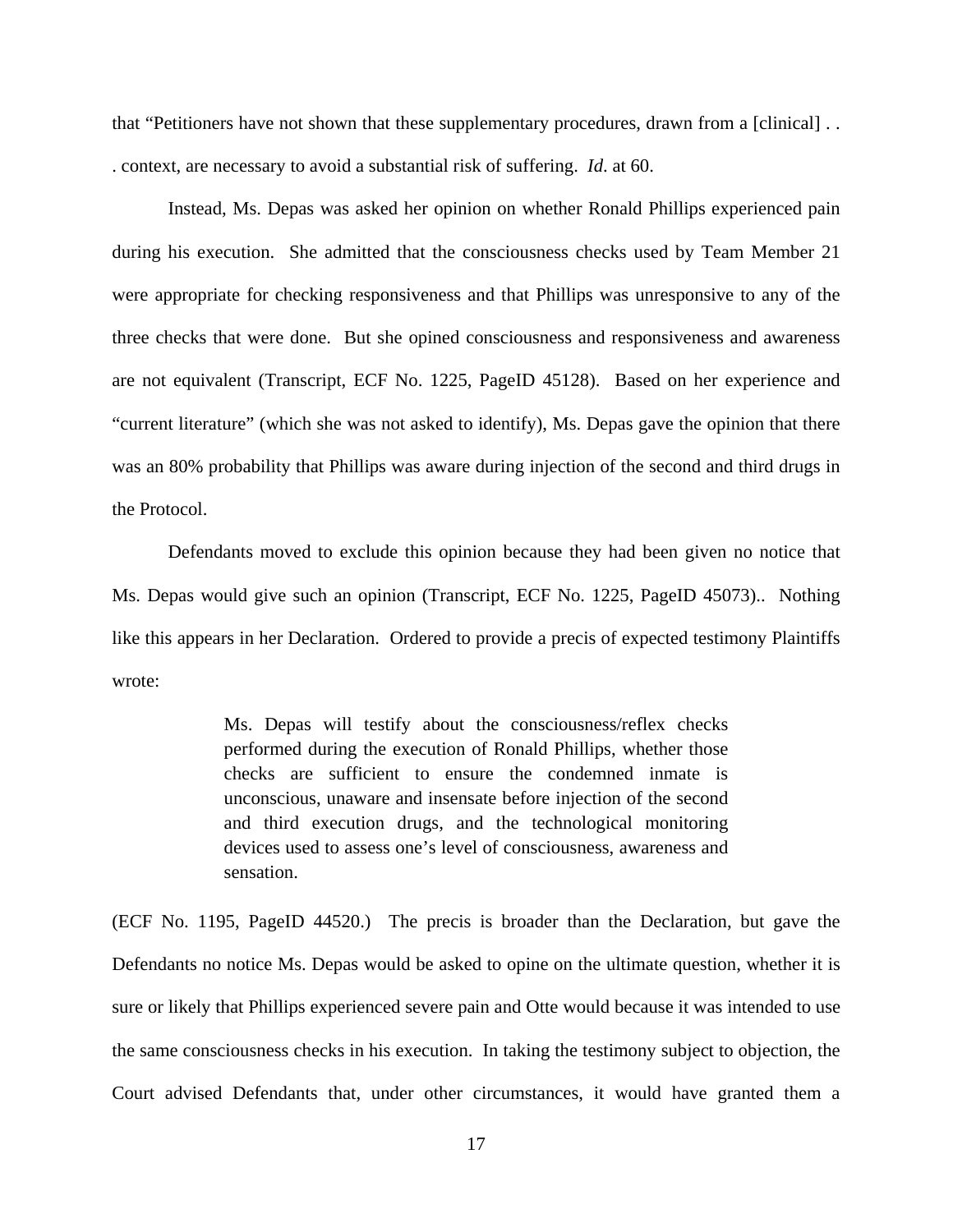continuance so that they could fairly meet this opinion, but could not do so because of the imminence of Otte's execution, set for less than one week after the hearing. However, in fairness to the Defendants, the objection must be sustained and Ms. Depas' opinion on whether Phillips was likely to have been aware enough to experience severe pain is STRICKEN.

Based on her long experience, Ms. Depas offered the opinion that "[t]here is no way a person not trained in anesthesia without these specialized monitors could determine someone's awareness or consciousness." (Declaration, ECF No. 1168, PageID 44139*.)* Her statement can be read as cutting against Otte's interests here, however, because if someone "trained in anesthesia," presumably an anesthesiologist, nurse, or nurse anesthetist, is required to interpret the information provided by the monitoring devices, such individuals are ethically prohibited from participating in executions. See *Baze*, 553 U.S. at 59-60 (noting that the American Society of Anesthesiologists' ethical guidelines prohibit anesthesiologists from participating in capital punishment); American Nurses Association Position Statement, Capital Punishment and Nurses' Participation in Capital Punishment, 2016 (available at http://nursingworld.org/ FunctionalMenu Categories/MediaResources/PressReleases/ANA-Releases-New-PositionStatement.html); Code of Ethics for the Certified Registered Nurse Anesthetist, 2005 ed. (available at http://www.aana.com/resources2/professionalpractice/Pages/Code-of-Ethics.aspx). Regarding the consciousness checks performed on Ronald Phillips during his execution, she opined:

> In my experience as a nurse anesthetist, these methods of consciousness checks [that were used in the Phillips' execution] are not in any way indicative of whether or not someone is aware of their surroundings. Even though Mr. Phillips did not give a visible response, that does not mean that he was not aware and conscious. The only way to ensure that a person is unconscious is by using many monitors as we do in a clinical setting. These monitors would include Sa02, BP, EtC02, EKG [,] and BIS at a minimum.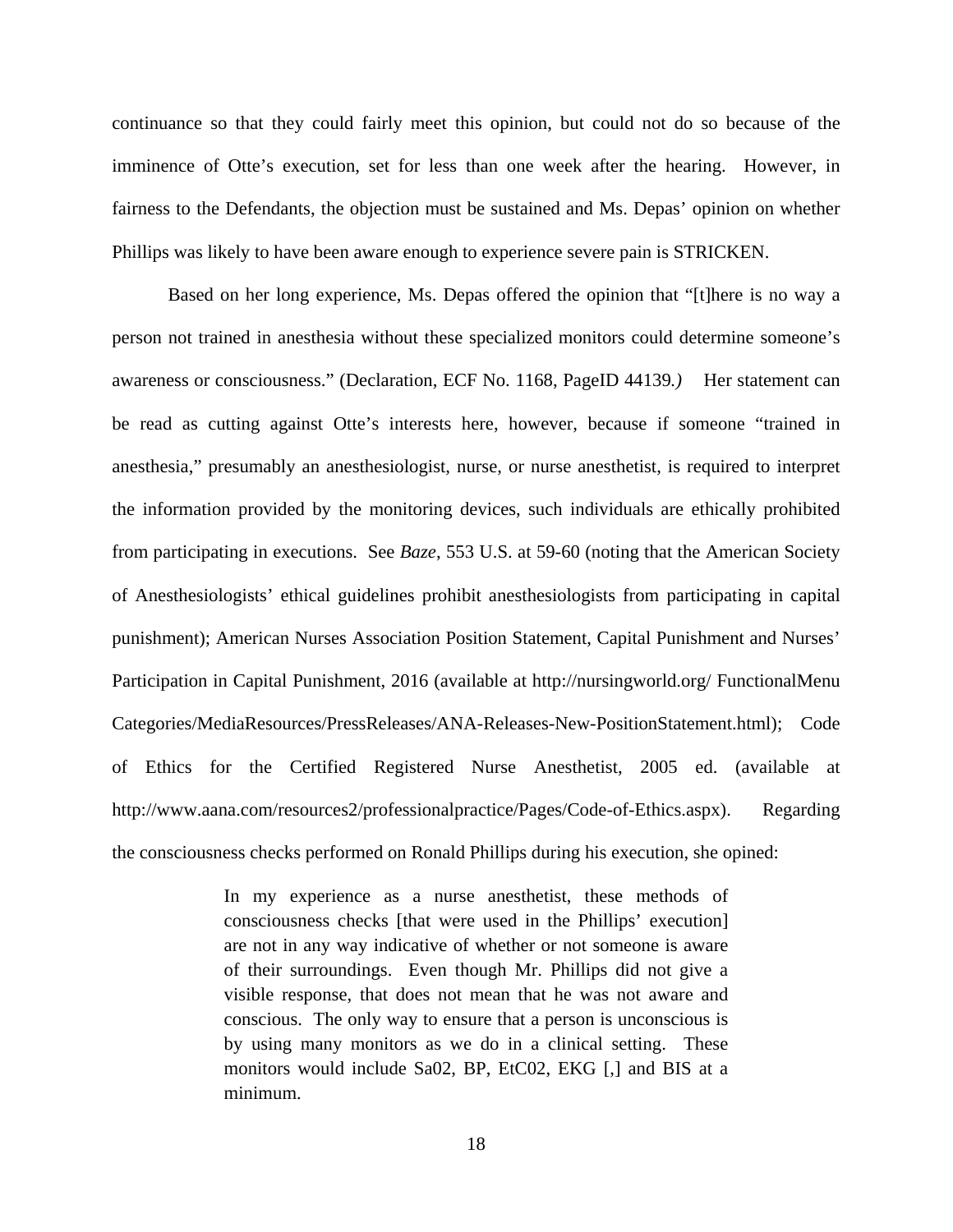*Id.* at PageID 44139.

 As to whether Ohio's three-drug protocol is sure or very likely to cause severe pain, the evidence before this Court stands essentially where it did at the end of the January 2017 hearing as evaluated by the *en banc* Sixth Circuit: the second and third drugs will certainly cause pain if injected into a fully conscious person, but Otte still has not proven that he is certain or likely to experience that pain after having been injected with a 500 mg dose of midazolam.

As established in *Baze* and reinforced in *Glossip*, an inmate challenging a method of execution must plead and prove an alternative method of execution which is available, feasible, and readily implemented. *Fears v. Morgan en banc*, 860 F.3d at 890, quoting *Glossip*, 135 S. Ct. at 2717. Otte's argument is that his proposed alternative – the three-drug protocol with one or more electronic devices providing continuous monitoring of consciousness – is more likely to protect him from experiencing that pain, presumably because the devices will either show that the midazolam has not produced unconsciousness and therefore the second and third drugs will not be administered or that the midazolam has produced unconsciousness thus rendering him insensate to the pain caused by administration of the paralytic drug and potassium chloride.

 The Court assumes Otte's proposal "counts" as an alternative method of execution under *Glossip*, *supra*. In discussing alternatives to the Oklahoma execution protocol, Justice Alito wrote of prior "methods" very different from lethal injection such as hanging, the gas chamber, electrocution, and the firing squad, but he also spoke of the use of different drugs in lethal injection executions as alternative methods, e.g., the use of sodium thiopental and pentobarbital. Otte's proposed alternative here does not involve changing the method of execution at a gross level (e.g., adopting the guillotine) or changing the drugs involved, but is at an even more detailed level. Otte says, at least for purposes of the instant Motion: use the same drugs, but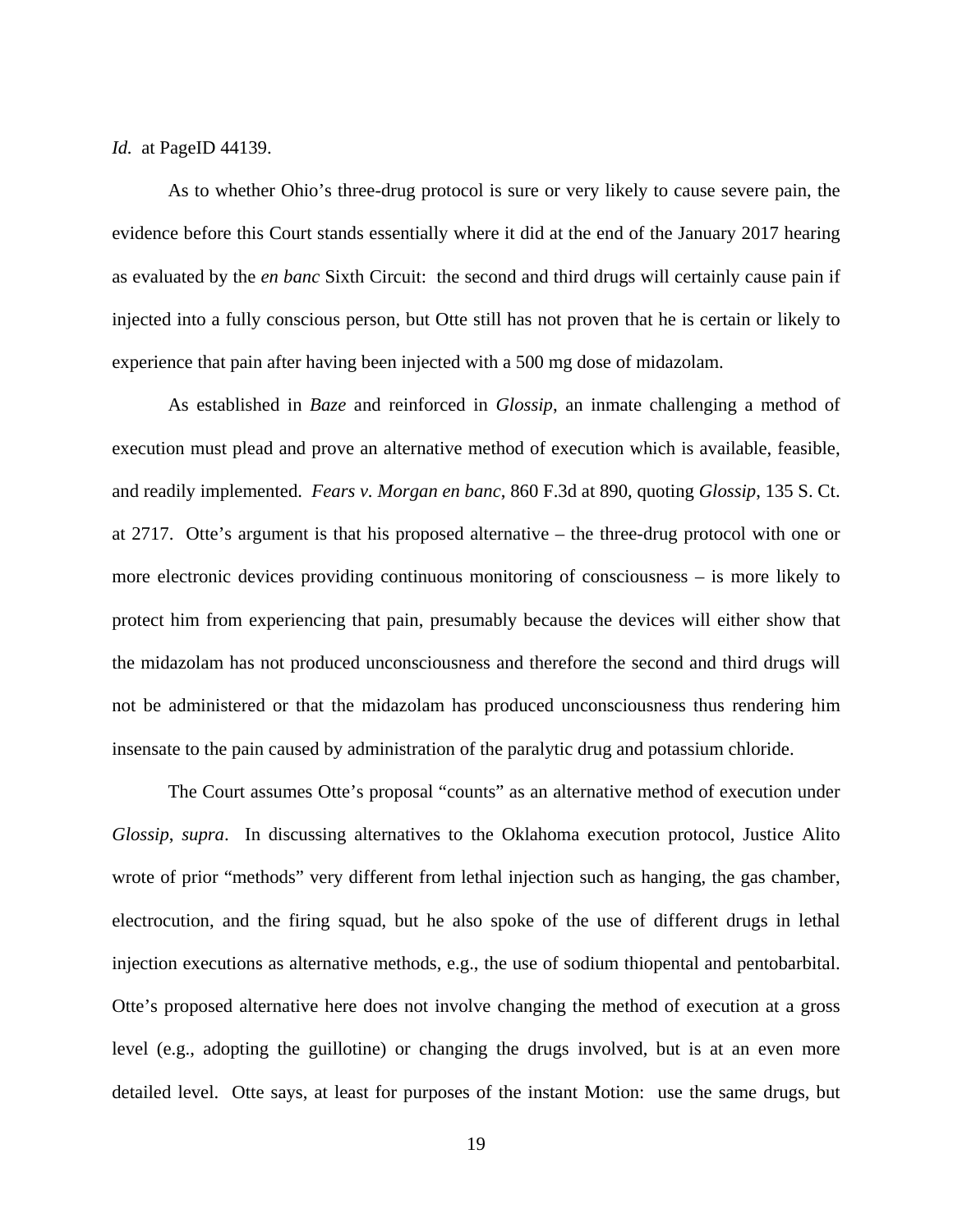monitor the effectiveness of the sedative by using one or more machines such as are used in surgery. This is not an alternative method of execution in that the manner in which death is caused would be changed. It is, however, sufficiently different from the currently used method to count as an alternative. In contrast, one can imagine many minor changes to the Execution Protocol which would not count as "alternatives," e.g., requiring that execution team members wear white lab coats while carrying out executions.

The electronic monitoring devices referred to by Ms. Depas are apparently available on the open market and there is no evidence any manufacturer of those devices has refused to sell them to States for use in carrying out executions. Ohio should therefore be able to obtain one or more of them through "ordinary transactional effort." *Fears v. Morgan en banc*, 860 F.3d at 891.

As to whether this alternative can be readily implemented, however, there is no evidence about who must operate these devices to ensure their usefulness, , although Ms. Depas seems to suggest in her Declaration that "someone trained in anesthesia" would be required to interpret the information provided by the devices. (Declaration, ECF No. 1168-1, PageID 44138.) Nor was there evidence presented describing what it is each device measures and that measurement's relationship to the likelihood an inmate will experience severe pain.

 To refute Otte's claim that monitoring devices are necessary to ensure he will not be subjected to severe pain, Defendants rely on *Harbison v. Little*, 571 F.3d 531 (6<sup>th</sup> Cir. 2009)(Transcript, ECF No. 1225, PageID 45079). There the District Court had concluded after trial on the merits that the Tennessee three-drug protocol – sedum thiopental, pancuronium bromide, and potassium chloride, was unconstitutional because it "did not provide a proper procedure for ensuring that the inmate was unconscious before administering the pancuronium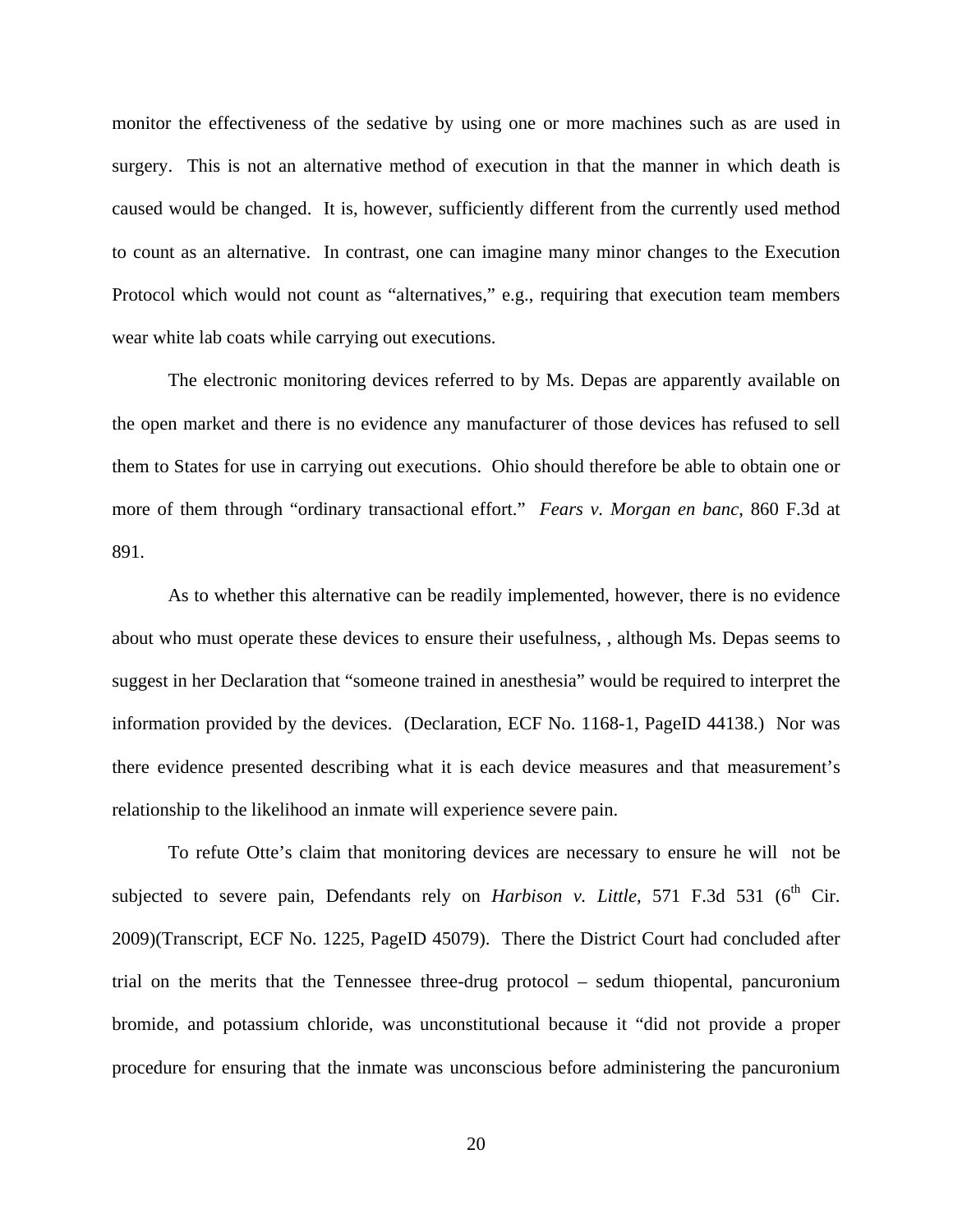bromide." *Id.* at 536-37. A committee reviewing Tennessee's protocol had recommended a consciousness check before the second drug was administered. "Possible methods for determining consciousness included lightly brushing the eyelashes, lifting up am arm, or pinching a nipple." *Id.* at 537. These had not been adopted by Tennessee and the District Court found that rendered the protocol unconstitutional. The Sixth Circuit disagreed, holding:

> *Baze*, however, rejected the necessity of the procedures relied on by the district court. It noted at the outset that because a proper dose of sodium thiopental would render any check for consciousness unnecessary, "[t]he risks of failing to adopt additional monitoring procedures are thus even more 'remote' and attenuated than the risks posed by the alleged inadequacies of Kentucky's procedures designed to ensure the delivery of thiopental." *Baze*, 128 S. Ct. at 1536 (*citing Hamilton v. Jones*, 472 F.3d 814, 817 (10th Cir. 2007) (per curiam); *Taylor v. Crawford*, 487 F.3d 1072, 1084 (8th Cir. 2007)). While the plaintiffs in *Baze* argued that the state needed to adopt certain steps to ensure the prisoner's unconsciousness, including some of the same tests suggested by Harbison, the Court concluded that a visual inspection of the inmate by the warden was sufficient to protect the inmate's Eighth Amendment rights. *Id*. at 1536-37.

*Id.* Ohio's consciousness checks as employed in the Phillips' execution and intended to be employed in the Otte execution are more aggressive, more likely to evoke a response, (e.g., touching the eye sclera is much more noxious than brushing the eyelashes) than those found constitutionally unnecessary in *Little*.

 In both the January and September hearings, there was a great deal of use of the words "consciousness," "awareness," and "responsiveness." The testimony from the medical experts was that these terms do not mean the same thing as one another in a surgical anesthesia setting. However, the experts did not agree among themselves on the meaning of the terms or their applicability in a surgical setting.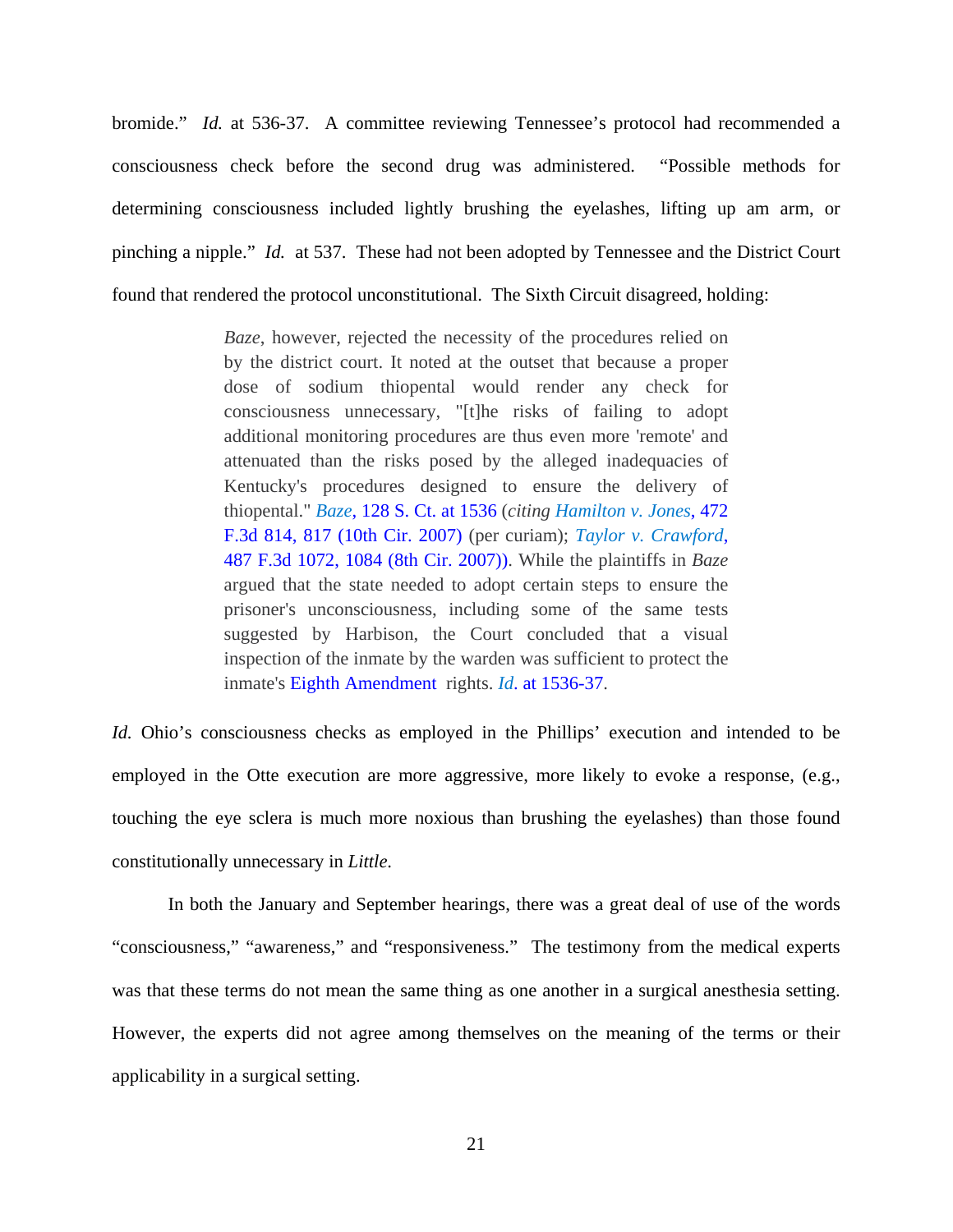In objecting to proposed testimony from Execution Team Members about whether Phillips was conscious or not, Otte wrote:

> The term "consciousness" as used in this proceeding is a term of art. Miller's Anesthesia, "the most accepted textbook" in the field of anesthesia (ECF No. 948, PageID 32196), defines "consciousness" as a person's "subjective experience" and cautions against "indiscriminate use" of this term. Miller's Anesthesia 283 (8th ed. 2015). It specifically distinguishes between consciousness and responsiveness: "An individual may fully experience a stimulus (e.g., the command "Open your eyes!") but not be able to respond (as when a patient is paralyzed but conscious during surgery)." *Id.*

> To the extent consciousness is a subjective experience, none of the witnesses may testify as to what Mr. Phillips experienced during his execution. The state of mind or emotion of another person is not, in the nature of things, susceptible of the firsthand knowledge required by Rule 602 or rational perception as required by Rule 701(a).

(Motion to Exclude, ECF No. 1220, PageID 45022-23.) The Court draws the opposite conclusion from Miller. "Consciousness" is not a term of art in medicine or capital punishment law. Neither the Supreme Court nor the Sixth Circuit has defined the term in any way that relates it to the medical use of the term in the expert testimony this Court has heard. And neither court has adopted any particular degree of unconsciousness as constitutionally required in a lethal injection execution.

 Having failed to show that the current three-drug protocol is certain or very likely to cause severe pain, Otte has also failed to show an alternative that is both available and feasible, assuming adding one or more monitoring devices to the Protocol counts as an alternative. Therefore his Motion fails on the first prong of the preliminary injunction test: he has not shown he is likely to prevail on the merits.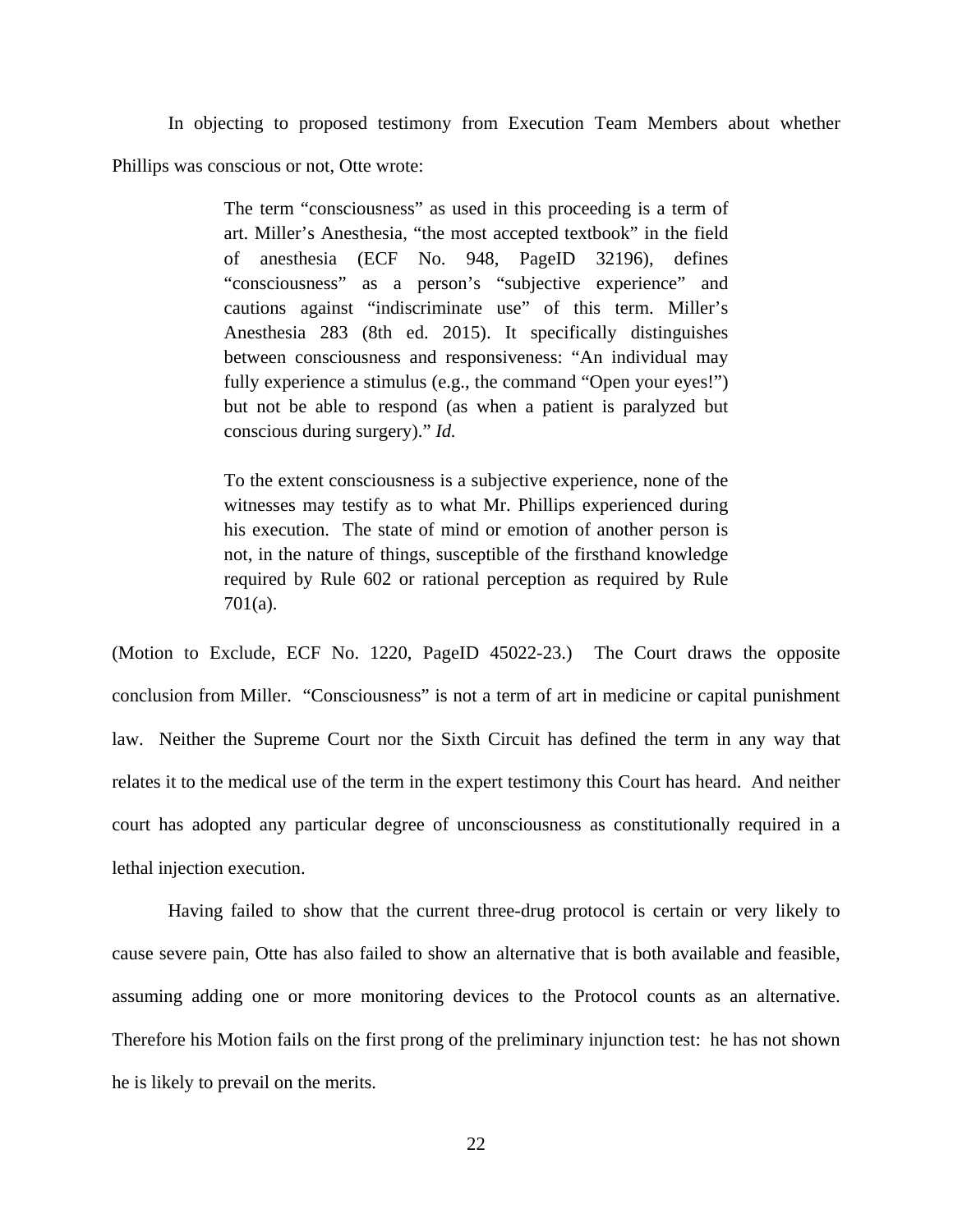## **Irreparable Injury**

 On the second prong of the preliminary injunction test, the Court previously found that execution by an unconstitutional method would be an irreparable injury. *In re: Ohio Execution Protocol Litig. (Phillips, Tibbetts, & Otte),* 2017 U.S. Dist. LEXIS 11019, \*197 (S.D. Ohio Jan. 26, 2017). That finding was consistent with Judge Frost's earlier conclusions in this case, for example, *In re: Ohio Execution Protocol Litig. (Lorraine)*, 840 F. Supp. 2d 1044, 1059 (S.D. Ohio 2012),  $aff'd. 671 F.3d 601 (6<sup>th</sup> Cir. 2012)$ . The Defendants did not before and do not now contest this element and the Sixth Circuit did not disturb that holding on appeal.

#### **Balance of Equities**

 In the prior preliminary injunction decision, the Court found Otte was diligent in challenging the new three-drug protocol on a schedule ordered by the Court. *In re: Ohio Execution Protocol Litig. (Phillips, Tibbetts, & Otte)*, 2017 U.S. Dist. LEXIS 11019, \*197-98 (S.D. Ohio Jan. 26, 2017). Here he waited almost a month after the Phillips' execution to move for injunctive relief on his Ineffective Consciousness Check Claim and has allowed the Court less than a month to adjudicate it. This is thus a closer case than on the prior Motion. Nonetheless, he did present new evidence which was gained from the Phillips' execution and he has been far more diligent than the plaintiff in *Workman v. Bredesen*, 486 F.3d 896 (6<sup>th</sup> Cir. 2007), who made his claim only five days before his scheduled execution to procedures that had been in existence for almost ten years.